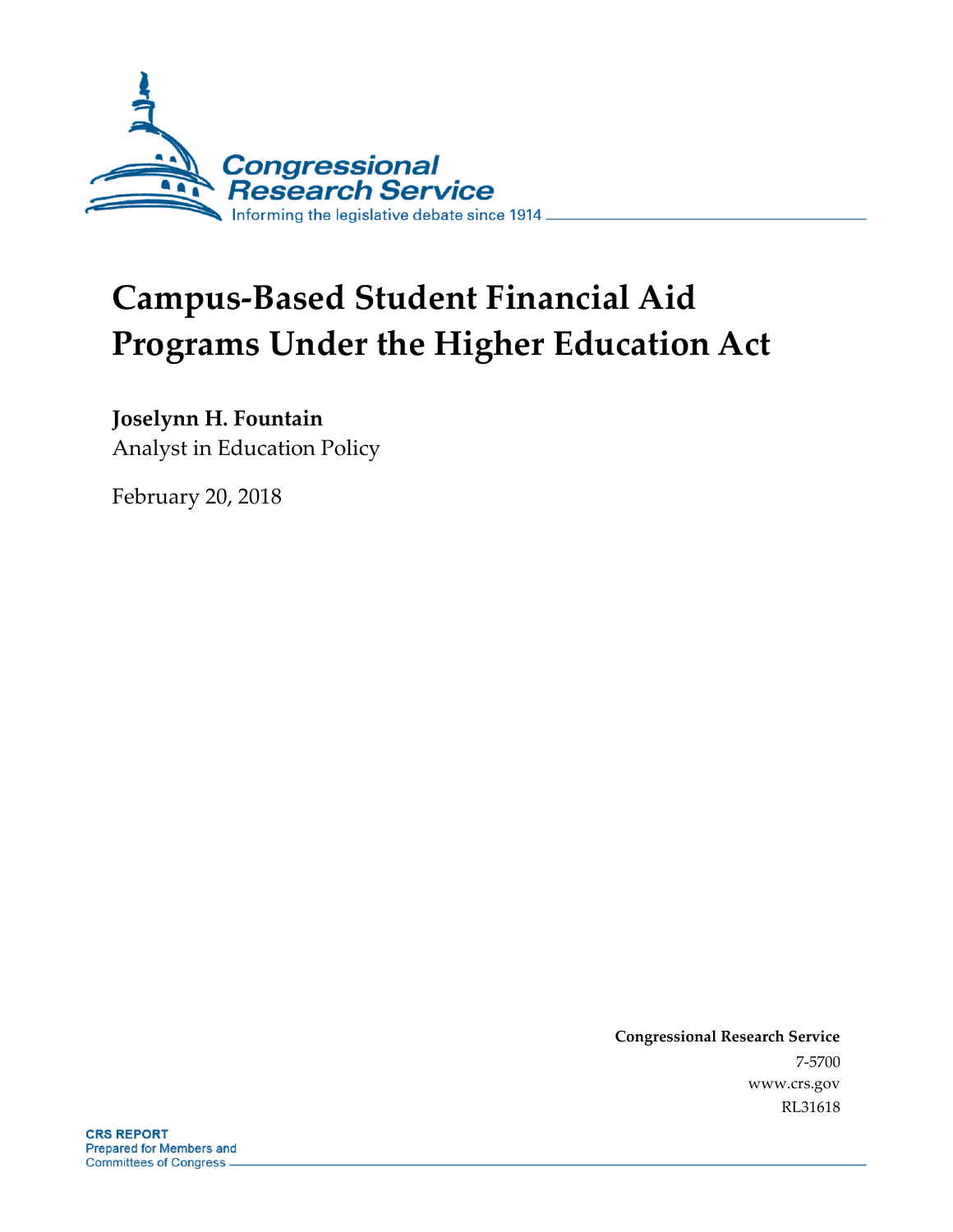## **Summary**

Three Higher Education Act (HEA) student financial aid programs—the Federal Supplemental Educational Opportunity Grant (FSEOG) program, the Federal Work-Study (FWS) program, and the Federal Perkins Loan program—collectively are referred to as the campus-based programs. The campus-based programs were reauthorized under the Higher Education Opportunity Act (HEOA; P.L. 110-315), which amended and extended authorization for programs funded under the HEA. The campus-based programs' authorizations of appropriations, along with many other provisions under the HEA, were set to expire at the end of FY2014 and were automatically extended through FY2015 under Section 422 of the General Education Provisions Act (GEPA). Congress provided appropriations for the FSEOG and FWS programs beyond FY2015 under a series of appropriations measures, most recently through March 23, 2018, under the Continuing Appropriations Act, 2018 (P.L. 115-123). The Perkins Loan program was amended and extended through FY2017 under the Federal Perkins Loan Program Extension Act of 2015 (P.L. 114-105). The authority for institutions to make new Perkins Loans expired on September 30, 2017.

Under the campus-based programs, federal funding is provided to institutions of higher education for the provision of need-based financial aid to students. Institutions participating in the programs are required to provide matching funds equal to approximately one-third of the federal funds they receive. The campus-based programs are unique among the need-based federal student aid programs in that the mix and amount of aid awarded to students are determined by each institution's financial aid administrator according to institution-specific award criteria (which must be consistent with federal program requirements), rather than according to nondiscretionary award criteria, such as those applicable for Pell Grants and Direct Subsidized Loans.

Each program provides students with a distinct type of aid. The FSEOG program provides grant aid only to undergraduate students. The FWS program provides undergraduate, graduate, and professional students the opportunity for paid employment in a field related to their course of study or in community service. The Perkins Loan program provided low-interest loans with favorable terms and conditions to undergraduate, graduate, and professional students.

For FSEOG and FWS, funding is provided to institutions separately for each program according to formulas that take into account both the allocation institutions received in past years (their base guarantee) and their proportionate share of eligible students' need that is in excess of their base guarantee (their fair share increase). From these funds, institutions' financial aid administrators award aid to eligible students who have financial need. The Perkins Loan program operated in a similar manner.

The programs are among the oldest of the federal postsecondary aid programs; however, they now operate amid a host of other aid programs and tax benefits, some of which are not needbased. At present, a relatively small proportion of all students receive campus-based financial aid.

This report describes the FSEOG, FWS, and Federal Perkins Loan programs. It also presents historical information on appropriations provided for the programs and the federal student aid that has been made available to students through the programs.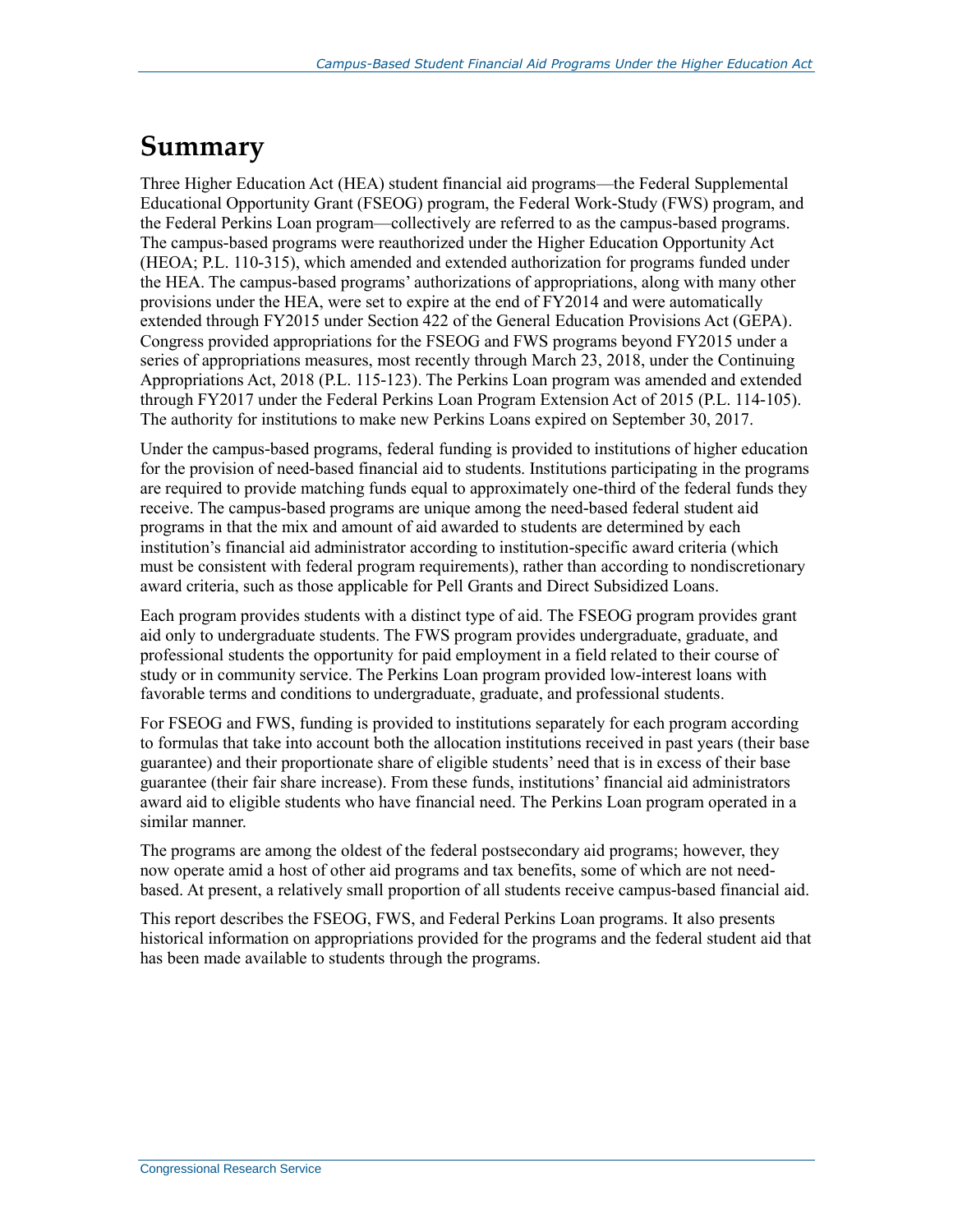## **Contents**

## **Figures**

### **Tables**

| Table 5. Campus-Based Program Funding: Appropriations for FY2007-FY2017 18 |  |
|----------------------------------------------------------------------------|--|

### **Contacts**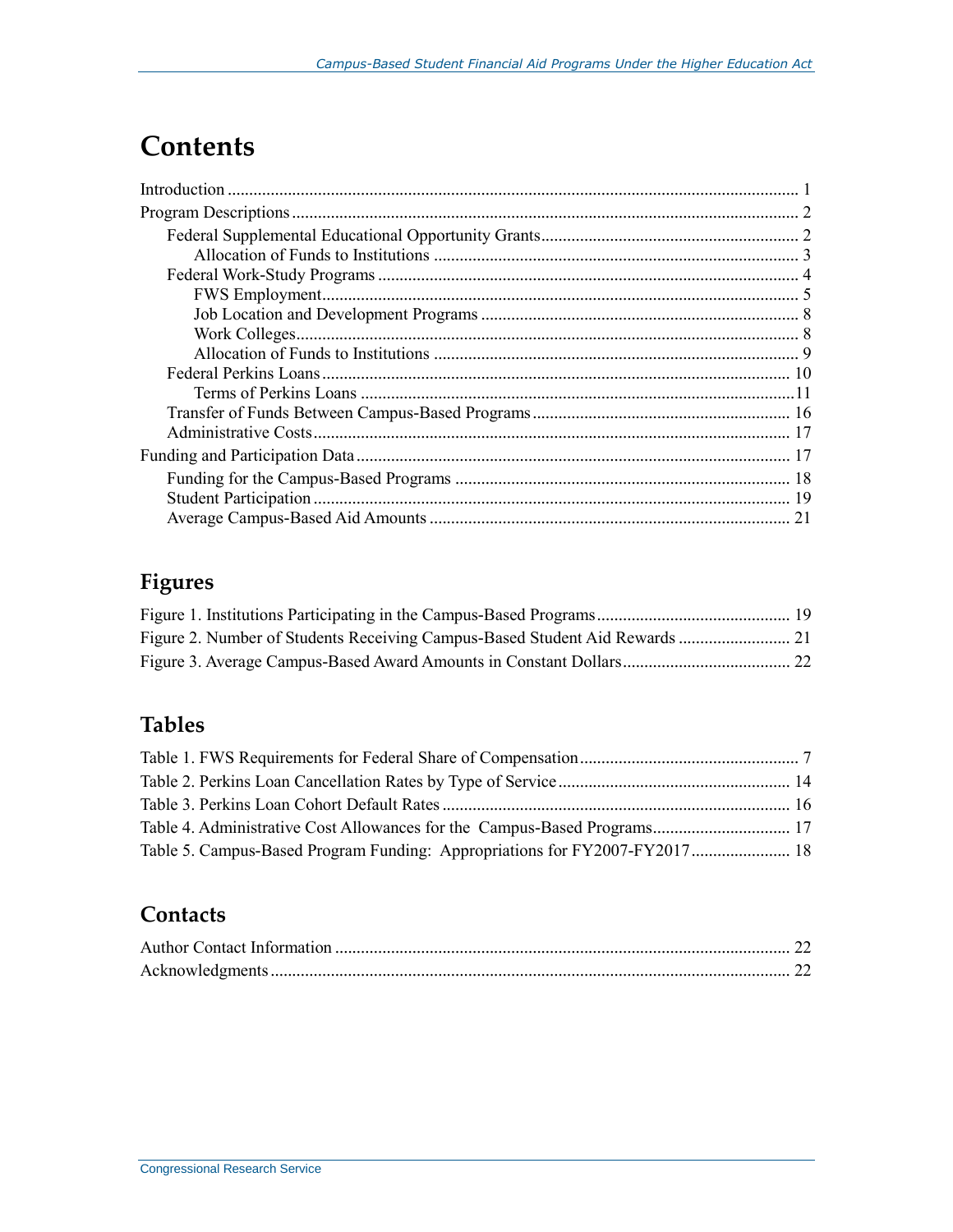## **Introduction**

Three postsecondary student financial aid programs authorized under the Higher Education Act of 1965 (HEA) are collectively referred to as the campus-based programs—the Federal Supplemental Educational Opportunity Grant (FSEOG) program, the Federal Work-Study (FWS) program, and the Federal Perkins Loan program. The campus-based programs are unique among the need-based federal student aid programs in that federal funds are awarded to institutions of higher education (IHEs) according to formulas that take into account past institutional awards and the aggregate financial need of students attending the institutions. The mix and amount of aid students receive under the programs are determined by each institution's financial aid administrator according to institution-specific award criteria, rather than according to nondiscretionary award criteria, such as that applicable for Pell Grants and Direct Subsidized  $Loans.<sup>1</sup>$ 

The FSEOG and FWS programs were most recently amended and extended under the Higher Education Opportunity Act (HEOA; P.L. 110-315), which reauthorized the programs that are part of the HEA.<sup>2</sup> Minor changes were made to these programs. The HEOA also amended and extended the Perkins Loan program, making several changes to it, including increases to loan limits and an expansion of loan cancellation benefits. The campus-based programs' authorization of appropriations, along with many other provisions under the HEA, expired at the end of FY2014. However, Section 422 of the General Education Provisions Act (GEPA)<sup>3</sup> automatically extended the programs' authorizations through FY2015. Congress provided appropriations for the FSEOG and FWS programs beyond FY2015 under a series of appropriations measures, most recently through March 23, 2018, under the Continuing Appropriations Act, 2018 (P.L. 115-123). The Perkins Loan program was amended and extended through FY2017 under the Federal Perkins Loan Program Extension Act of 2015 (Extension Act; P.L. 114-105).<sup>4</sup> The authority for institutions to make new Perkins Loans expired on September 30, 2017.

This report begins by providing a brief description of each of the campus-based programs, including the terms under which such financial aid is awarded to students and the procedures under which federal funds are allocated to institutions for that purpose.<sup>5</sup> It then provides historical information on federal funds appropriated for each of the programs, an analysis of the number and types of students served, and selected program statistics.

<sup>&</sup>lt;sup>1</sup> Institutions are required to establish written procedures for selecting recipients of campus-based financial aid. These selection procedures must meet the requirements of each campus-based program and must be kept on file at each institution. Consistent with the availability of funds, institutions must make campus-based aid reasonably available to all eligible students demonstrating financial need.

 $<sup>2</sup>$  For additional information on the HEOA and the reauthorization of the HEA, including amendments to the campus-</sup> based programs, see CRS Report RL34654, *The Higher Education Opportunity Act: Reauthorization of the Higher Education Act*.

<sup>3</sup> For additional information on GEPA, see CRS Report R41119, *General Education Provisions Act (GEPA): Overview and Issues*.

<sup>4</sup> For additional information on the extension of other HEA programs, see CRS Report R44206, *FY2016 Extension of the Higher Education Act: An Overview*.

<sup>&</sup>lt;sup>5</sup> The allocation procedures for each of the three campus-based programs are described in greater detail in CRS Report RL32775, *The Campus-Based Financial Aid Programs: A Review and Analysis of the Allocation of Funds to Institutions and the Distribution of Aid to Students*.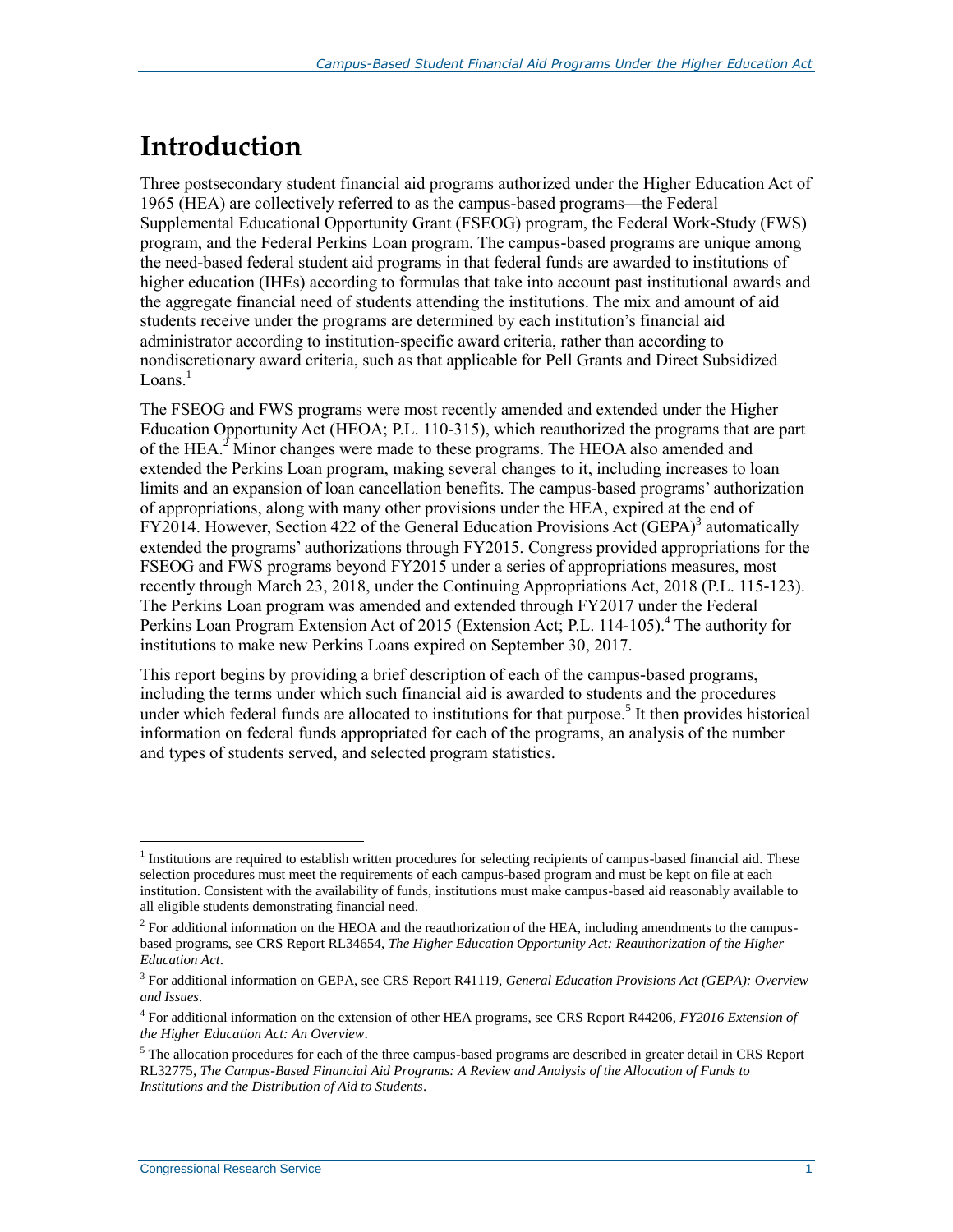## **Program Descriptions**

This part of the report provides a description of each of the three HEA campus-based financial aid programs—the FSEOG program, the FWS program, and the Federal Perkins Loan program. Program descriptions explain the purpose of each program and the terms under which aid is provided to students. They also include a brief explanation of how federal funds are allocated to institutions for the purpose of providing aid to students.

### **Federal Supplemental Educational Opportunity Grants**

The FSEOG program authorizes the Secretary of Education (the Secretary) to grant funds to IHEs for the purpose of providing financial assistance to undergraduate students with exceptional financial need to aid them in obtaining the benefits of postsecondary education. The FSEOG program is authorized by Title IV, Part A, Subpart 3 of the HEA. It first was incorporated into the HEA under the Education Amendments of 1972 (P.L. 92-318). Prior to authorization of the FSEOG program, Education Opportunity Grants, authorized under the HEA of 1965 (P.L. 89- 329), served a similar purpose.

From the funds allotted to them by the Secretary, institutions award FSEOG aid to eligible students as part of their financial aid packages. Institutions are required to award FSEOG aid first to students with exceptional financial need, as determined according to the HEA need analysis provisions,<sup>6</sup> with priority going to students receiving Pell Grants. Institutions may establish categories of students for purposes of packaging FSEOG awards. For example, "categories may be based on class standing, enrollment status, program, date of application, or a combination of factors."<sup>7</sup> Categorization of awards may not be used to arbitrarily deny FSEOG aid to students, for example by establishing a policy of awarding aid on a first-come, first-served basis.

FSEOG aid consists of a federal share, not to exceed 75% (except if the Secretary determines that a larger share is necessary to further the purpose of the program), and a nonfederal share of at least 25%.<sup>8</sup> The nonfederal share is required to be funded through the institution's resources, such as institutional grants and scholarships, tuition or fee waivers, state scholarships, and foundation or other charitable organization funds. The Department of Education (ED) has determined that all state scholarships and grants can be counted toward meeting the nonfederal share, except for any portion of those awards that may be attributable to federal funds.<sup>9</sup>

<sup>6</sup> Per HEA Title IV, Subpart F—*Need Analysis*, a student's financial need is calculated as the cost of attendance, minus the expected family contribution (EFC)—the amount that a student's family is expected to contribute toward the student's education, and minus the estimated financial assistance (EFA) not received under HEA Title IV (this includes scholarships, grants, loans, veterans' education benefits (Section 480(c)), national service educational awards, and postservice benefits under Title I of the National and Community Service Act of 1990.

<sup>7</sup> U.S. Department of Education, *2017-2018 Federal Student Aid Handbook,* vol. 3—*Calculating Awards & Packaging*, p. 3-137. (Hereinafter cited as ED, *2017-2018 FSA Handbook*).

<sup>8</sup> Institutions designated as eligible under the Strengthening Institutions Program (HEA §311), Developing Hispanic Serving Institutions Program (HEA §501), Strengthening American Indian Tribally-Controlled Colleges and Universities Program, Strengthening (HEA §316), Strengthening Alaska Native and Native Hawaiian-Serving Institutions Program (HEA §317), Strengthening Historically Black Colleges and Universities Program (HEA §323), or the Strengthening Historically Black Graduate Institutions Program (HEA §326) are exempt from the matching requirement. Institutions must reapply for the exemption annually; *2017-2018 FSA Handbook*, vol. 6—*The Campus-Based Programs*, pp. 6-21 through 6-23.

<sup>9</sup> ED, *2017-2018 FSA Handbook*, vol. 6—*The Campus-Based Programs*, pp. 6-19 through 6-20. For instance, prior to FY2014-FY2015, the Grants for Access and Persistence (GAP) program provided federal matching funds to states to (continued...)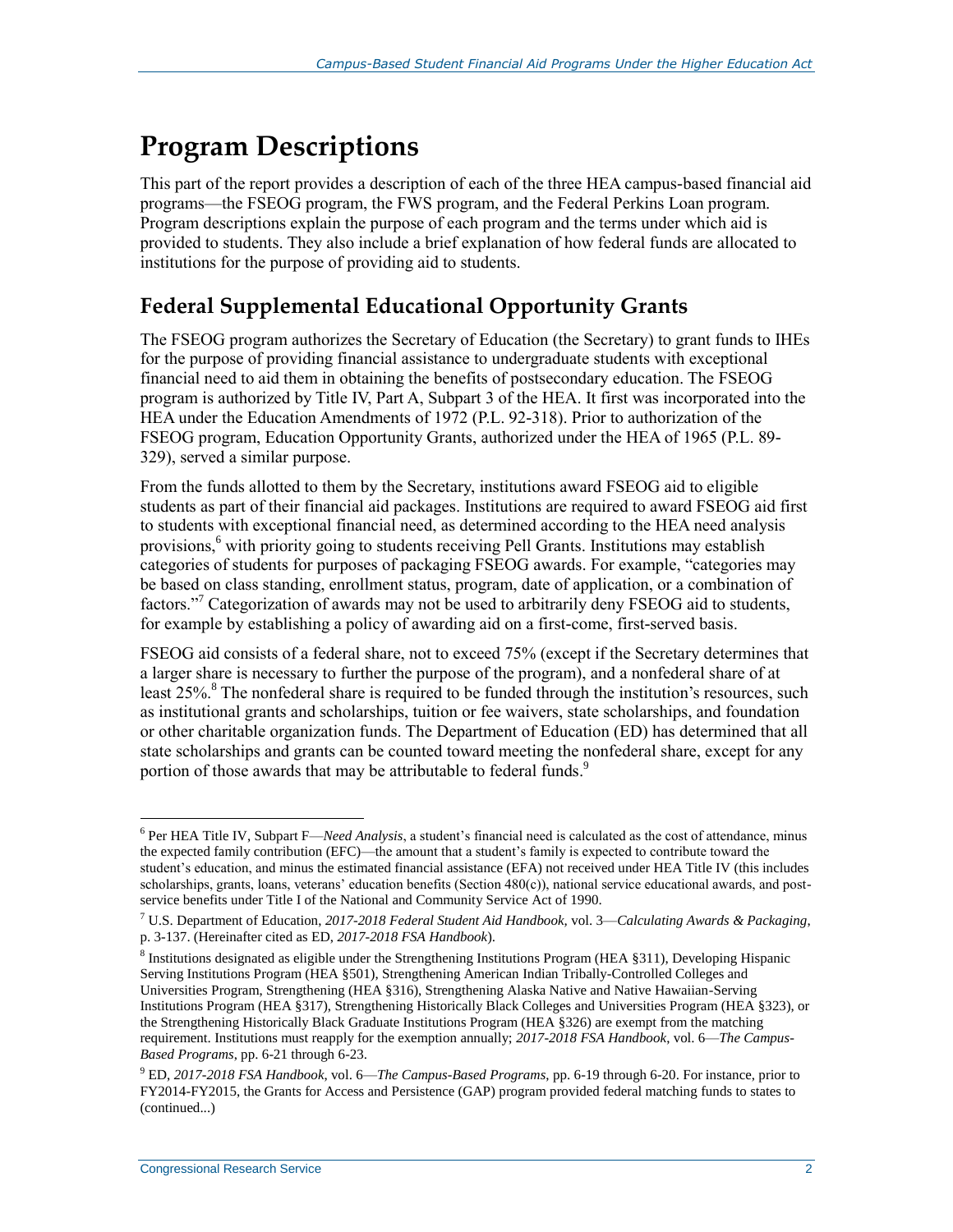Unlike the other two campus-based programs, students are eligible to receive FSEOG aid only during the period required to complete a first undergraduate baccalaureate course of study. The maximum FSEOG award amount per academic year is the lesser of the student's financial need or \$4,000. In the case of a student studying abroad, and if the cost of studying abroad exceeds the cost of studying at the student's home institution, the FSEOG award may be increased to a maximum of \$4,400. The minimum value of an FSEOG award is \$100 per year. For students enrolled for less than a full academic year, the value of FSEOG awards must be proportionately reduced. Institutions are required to award a "reasonable proportion" of FSEOG aid to independent students<sup>10</sup> and to those who are enrolled less than full-time, if the institution's allocation of FSEOG funds was based in part on the financial need of such students.<sup>11</sup> Students do not repay FSEOG awards.<sup>12</sup>

#### **Allocation of Funds to Institutions**

The federal share of FSEOG funds are allocated to IHEs according to procedures prescribed in the authorizing statute. Funds are first allocated to institutions in proportion to the amount they received in previous years, with priority going to institutions that participated in the program in FY1999 or earlier. Next, funds are allocated to those institutions that began participating after FY1999, but which are not first- or second-time participants. Following this, funds are allocated to institutions that are first- or second-year participants.<sup>13</sup>

Provided that sufficient funds are appropriated, institutions that participated in the FSEOG program in FY1999 or earlier receive 100% of their FY1999 allocation. This is referred to as their base guarantee. Institutions that began participating after FY1999, but that are not first- or second-time participants receive a base guarantee that is the greatest of 90% of the amount they received in their second year of participation or \$5,000. Institutions participating in the FSEOG program for their first or second year receive as their base guarantee, the greatest of \$5,000, 90% of an amount proportional to that received by comparable institutions, or 90% of what the institution received in its first year of participation. However, if an institution began participating in FSEOG after FY1999 and received a larger allocation in its second year of participation than in its first, it is allocated 90% of the amount it received in its second year of participation. Institutions' base guarantees are adjusted to be proportional to the ratio of total funds available for the FSEOG program to the national total of institutions' base guarantees. This amount is called an institution's adjusted base guarantee. $^{14}$ 

After allocating institutions their adjusted base guarantee, any remaining FSEOG funds are allocated to institutions proportionately according to their eligible amount of need that is greater than their adjusted base guarantee. An institution's eligible amount of need, or fair share, is calculated by subtracting the sum of aid provided under the Pell Grant program from the

<sup>(...</sup>continued)

provide need-based grants to low-income students, among other activities. HEA §415E. The amount of state or institutional grants attributable to this source of funding would not be considered as part of the nonfederal share under FSEOG.

 $10$  An independent student is one who is not considered dependent upon his parents' income for financial aid purposes.

 $11$  Students enrolled less than half-time are eligible for aid under each of the campus-based programs.

<sup>12</sup> HEA, §§413A-413C (20 U.S.C. §S 1070b through 1070b-2).

<sup>13</sup> HEA, §413D (20 U.S.C. §1070b-3).

<sup>&</sup>lt;sup>14</sup> In instances where total funds available is greater than or equal to the national total of base guarantees, then the base guarantee and the adjusted base guarantee would be equal.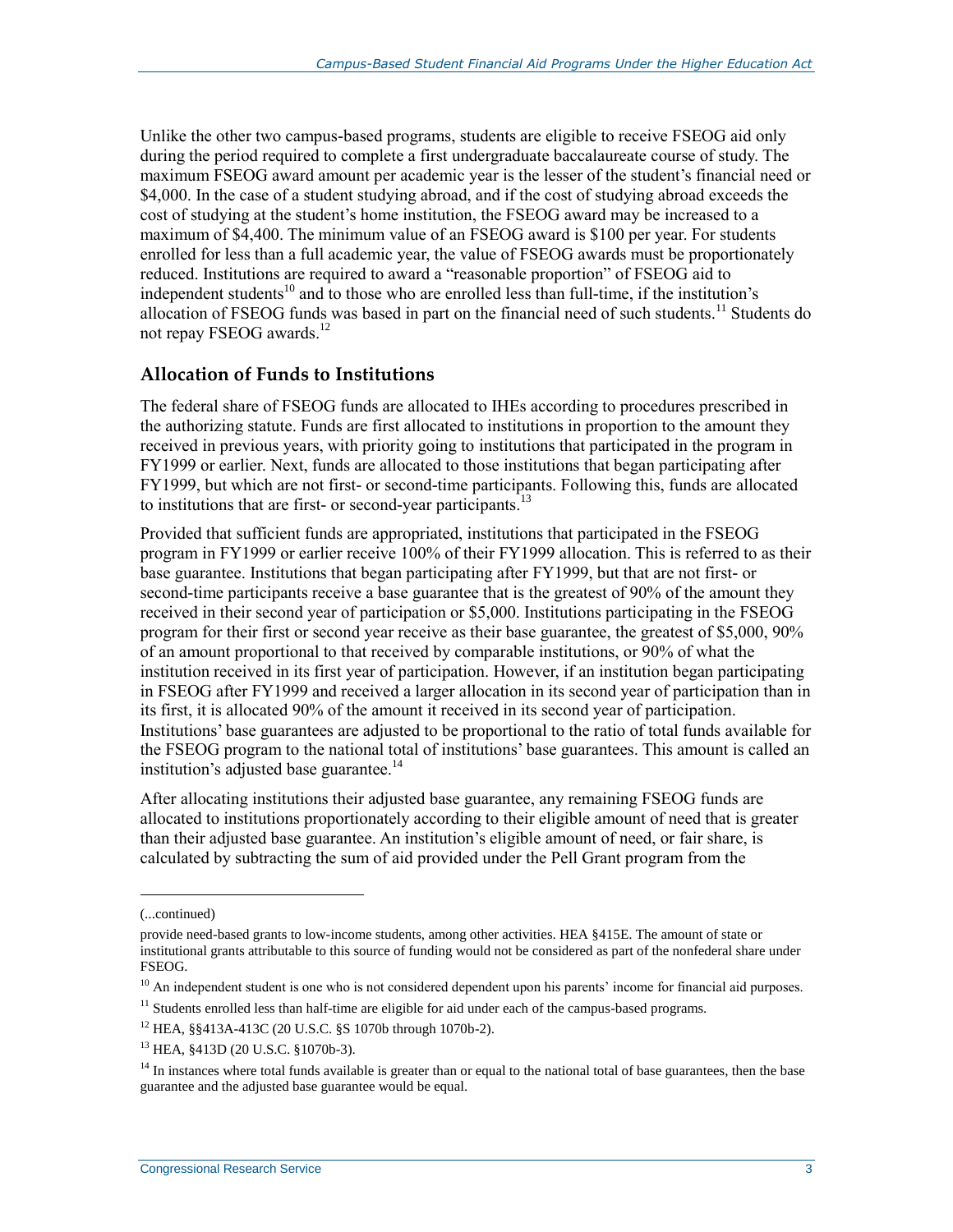aggregate financial need of the institution's undergraduate students.<sup>15</sup> Undergraduate student financial need is determined through a formula that takes into account the cost of attendance (COA) at the institution and the expected family contribution (EFC) of a representative sample of students.<sup>16</sup> Institutions with a fair share amount of need that is greater than their FSEOG adjusted base guarantee are considered to have an excess eligible amount of need. These institutions receive an allocation greater than their base guarantee, which is called their fair share increase. Institutions' total allotments are the sum of their adjusted base guarantee and their total fair share increase.<sup>17</sup>

#### *Other FSEOG Funding Provisions*

Institutions are provided flexibility to carry over up to 10% of their allocation for use in a succeeding fiscal year to carry out the FSEOG program. They also may carry-back funds to make grants to students prior to the beginning of the fiscal year, but after the end of the prior academic year. The Secretary is authorized to reallocate any excess funds returned by institutions. An institution returning more than 10% of its allocation will have its next year's allocation reduced by the amount returned, unless the Secretary determines it would be contrary to the interest of the program. Finally, the Secretary is authorized to allocate up to 10% of funds appropriated in excess of \$700 million for the programs under HEA Title IV, Part  $A<sub>18</sub>$  to institutions from which 50% or more of Pell Grant recipients either graduate or transfer to four-year institutions.

### **Federal Work-Study Programs<sup>19</sup>**

The purpose of Federal Work Student programs (FWS) is to provide part-time employment to undergraduate, graduate, and professional students in need of earnings to pursue their course of study and to encourage student participation in community service activities. FWS programs are authorized under the HEA at Title IV, Part C. They first were authorized under the Economic Opportunity Act of 1964 (P.L. 88-452) and administered by the U.S. Department of Labor's Office of Economic Opportunity. In 1968, under P.L. 90-575, authority for the FWS programs was transferred to Title IV of the HEA.

<sup>&</sup>lt;sup>15</sup> The fair share component of the FSEOG formula also would account for funding students at the IHE received through the Academic Competitiveness (AC) Grant, National Science and Mathematics Access to Retain Talent (SMART) Grant, and Leveraging Educational Assistance Partnership (LEAP) programs; however funding has not been appropriated for these programs for several years.

<sup>&</sup>lt;sup>16</sup> ED has calculated a table of EFCs used in the campus-based funding process. The table includes average EFCs within 14 income bands for dependent and independent undergraduates, and for graduate and first-professional students. The EFC for students is based on information from the second preceding fiscal year. EFCs from this table, rather than the actual EFCs of students at a particular institution, are entered into the allocation formula. See ED, *EFC Procedures 2018-2019*, at https://ifap.ed.gov/eannouncements/attachments/StandardEFCsProcedures20182019.pdf.

 $17$  Institutions may receive both an initial fair share increase and an additional fair share increase, the latter based on the reallocation of excess funds returned by other institutions (described in the next section).

<sup>&</sup>lt;sup>18</sup> HEA Title IV, Part A—Grants to Students in Attendance at Institutions of Higher Education, includes the following programs: Pell Grants, the TRIO programs, GEAR-UP, Academic Achievement Incentive Scholarships, FSEOG, LEAP, Migrant and Seasonal Farmworker Programs, the Robert C. Byrd Honors Scholarship Program, Child Care Access Means Parents in School, Learning Anytime Anywhere Partnerships, and TEACH Grants.

<sup>&</sup>lt;sup>19</sup> This report covers only FWS programs authorized under Part C of the HEA. The LEAP program provides federal funds that can be used by states to support state work-study programs. The Department of Veterans Affairs also administers the Veterans Administration Student Work-Study Allowance Program (VASWSAP) for veterans and eligible persons. Authorization for this program is codified at 38 U.S.C. §§3485 and 3537.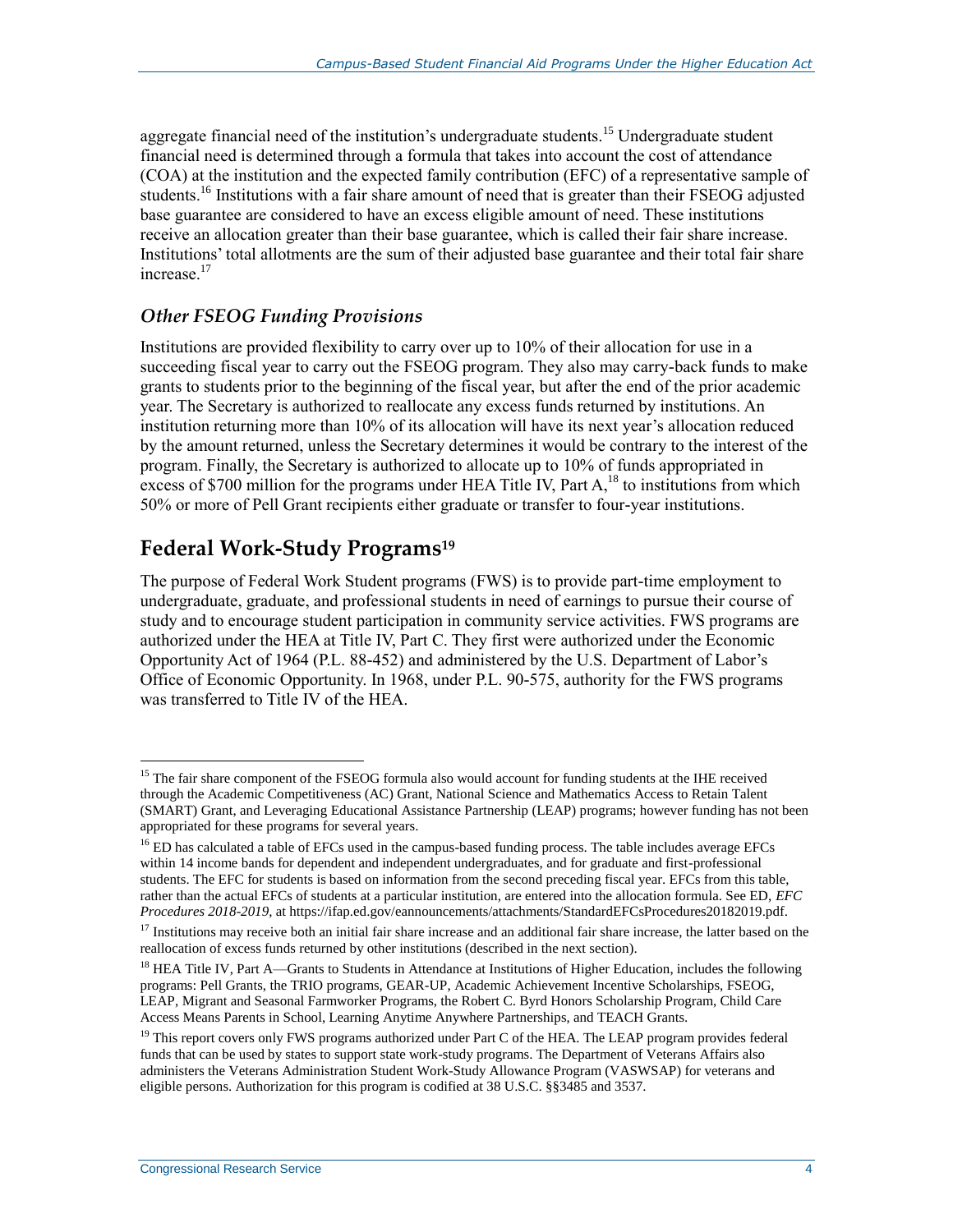An institution's financial aid administrator is responsible for awarding FWS aid to eligible students. Unlike the FSEOG and Perkins Loan programs, in which aid is required to be awarded first to students with exceptional financial need, FWS aid may be provided to any student demonstrating financial need. Awards typically are based on factors such as each student's financial need, the availability of FWS funds, and whether a student requests FWS employment and is willing to work.<sup>20</sup> Students receive their award as compensation for the hours they have worked. Earnings from FWS employment are considered "excludable income" in determining a student's financial need for the subsequent year. Awards are based on a combination of factors such as a student's financial need, financial aid available from other sources, the wage rate, and how many hours per week the student can work. There is no maximum award amount.<sup>21</sup>

#### **FWS Employment**

FWS employment may consist of work for the institution of higher education a student attends; a private nonprofit organization; a federal, state, or local public agency; or a private for-profit organization. Conditions applicable to all types of FWS employment include that it:

(A) will not result in the displacement of employed workers or impair existing contracts for services;

(B) will be governed by such conditions of employment as will be appropriate and reasonable in light of such factors as type of work performed, geographical regions, and proficiency of the employee;

(C) does not involve the construction, operation, or maintenance of so much of any facility as is used or is to be used for sectarian instruction or as a place for religious worship; and

(D) will not pay any wage to students employed ... [through the FWS program] that is less than the current federal minimum wage as mandated by Section 6(a) of the Fair Labor Standards Act of 1938.<sup>22</sup>

In addition to the above requirements, students working for private for-profit organizations must be employed in jobs that are academically relevant to their pursuits. Furthermore, such students cannot be employed under FWS if they otherwise would have been employed by the organization. Students employed by proprietary institutions that they also attend either must be employed on-campus in jobs that provide student services directly related to the student's education or in community service jobs. Proprietary institutions cannot employ FWS students in jobs that involve the solicitation of other students to attend the institution. Employment by private for-profit organizations must be arranged between the sponsoring institution and the for-profit organization.

#### *FWS Community Service Employment*

Since FY2000, institutions participating in FWS have been required to use at least 7% of their FWS allocation to compensate students employed in community service jobs, including 100% of any excess FWS funds they receive through reallocation of other institutions' unspent FWS

<sup>&</sup>lt;sup>20</sup> U.S. Department of Education, Office of the Under Secretary, Planning and Evaluation Service, Postsecondary, Adult, and Vocational Education Division, *The National Study of the Operation of the Federal Work-Study Program: Summary Findings from the Student and Institutional Surveys* (Washington, DC: 2000), p. 57.

<sup>&</sup>lt;sup>21</sup> HEA, §441 et seq.  $(42 \text{ U.S.C. }$ §2751 et seq.)

 $^{22}$  HEA,  $\frac{$443(b)(1)(42 \text{ U.S.C. } $2753(b)(1))}{22}$ .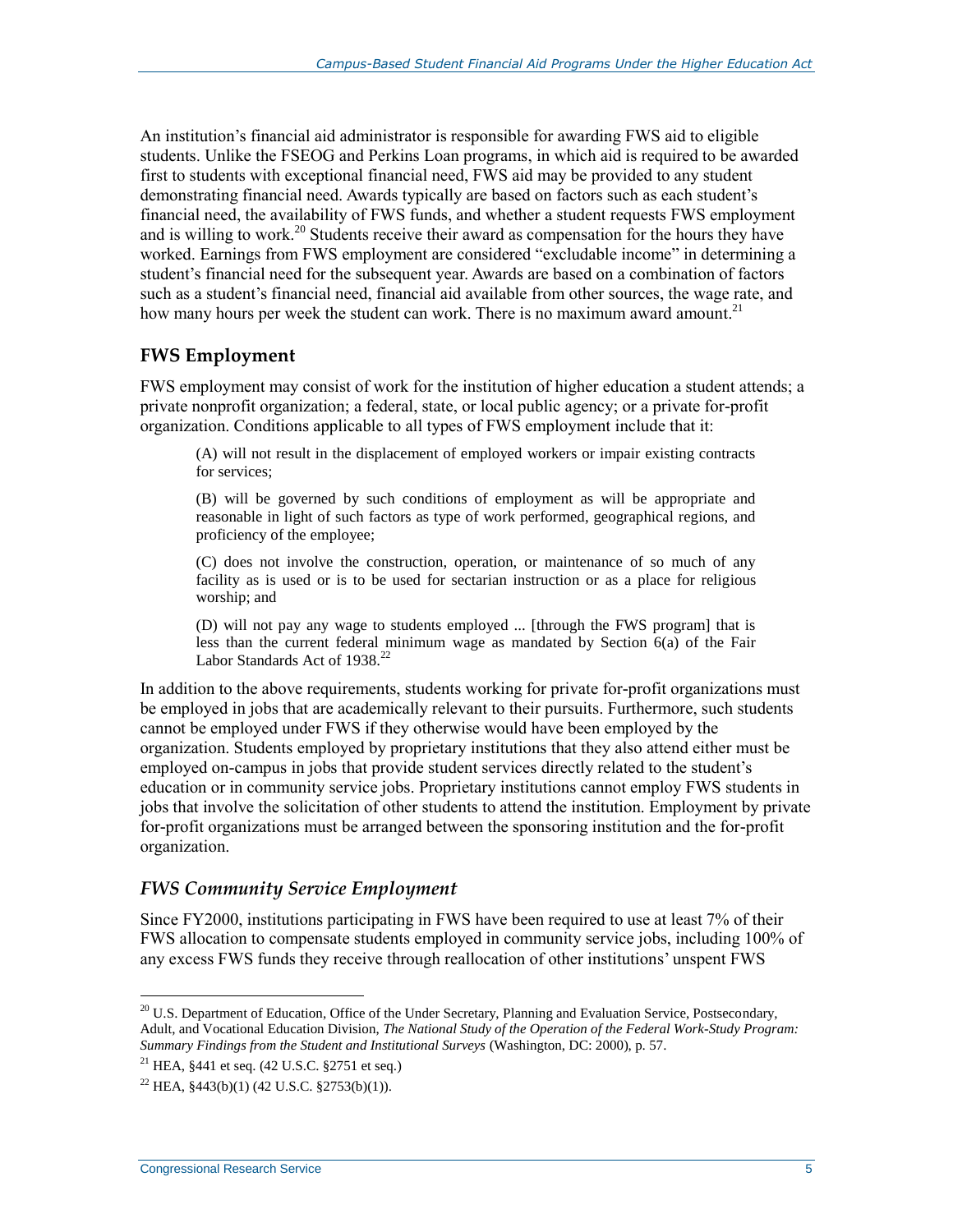funds.<sup>23</sup> In meeting the 7% requirement, institutions are required to ensure that they are operating at least one tutoring or family literacy project in service to the community. Institutions may use up to 10% of the funds they receive for administrative expenses under Section 489 of the HEA and attributable to the FWS program for the operation of their FWS community service-learning programs. The HEA defines community service as follows:

COMMUNITY SERVICES.—For purposes of this part, the term "community services" means services which are identified by an institution of higher education, through formal or informal consultation with local nonprofit, governmental, and community-based organizations, as designed to improve the quality of life for community residents, particularly low-income individuals, or to solve particular problems related to their needs, including:

(1) such fields as health care, child care (including child care services provided on campus that are open and accessible to the community), literacy training, education (including tutorial services), welfare, social services, transportation, housing and neighborhood improvement, public safety, emergency preparedness and response, crime prevention and control, recreation, rural development, and community improvement;

(2) work in a project, as defined in Section 101(20) of the National and Community Service Act of 1990 (42 U.S.C. §12511(20));

(3) support services to students with disabilities, including students with disabilities who are enrolled at the institution; and

- (4) activities in which a student serves as a mentor for such purposes as—
	- (A) tutoring;
	- (B) supporting educational and recreational activities; and
	- (C) counseling, including career counseling. $^{24}$

Tutoring and family literacy projects include those that employ students as reading tutors of children who are of preschool age or who are in elementary school or family literacy projects. In many instances, FWS jobs in tutoring and family literacy projects count toward an institution's 7% community service requirement. However, this may not always be the case. For instance, ED has determined that if FWS students are employed as tutors in an institution's daycare center and the center is not open and accessible to the community, then the job could not be counted toward satisfying the institution's  $7\%$  community service requirement.<sup>25</sup>

#### *Civic Education and Participation Activities*

The HEOA amended the FWS programs to establish new categories of employment for participating students. To the extent practicable, IHEs must give priority to the employment of students participating in FWS projects that educate or train the public about evacuation, emergency response, and injury prevention strategies relating to natural disasters, terrorist acts, and other emergencies. Institutions may also use FWS funds to employ students in projects that teach civics in schools, raise awareness about government functions or resources, or increase

<sup>&</sup>lt;sup>23</sup> From FY1994 through FY1999, institutions were statutorily required to use 5% of their FWS allocation to compensate students employed in community service jobs.

<sup>&</sup>lt;sup>24</sup> HEA,  $§441(c)$  (42 U.S.C.  $§2751(c)$ ).

<sup>25</sup> ED, *2017-2018 FSA Handbook*, vol. 6—*The Campus-Based Programs*, pp. 6-57 through 6-67.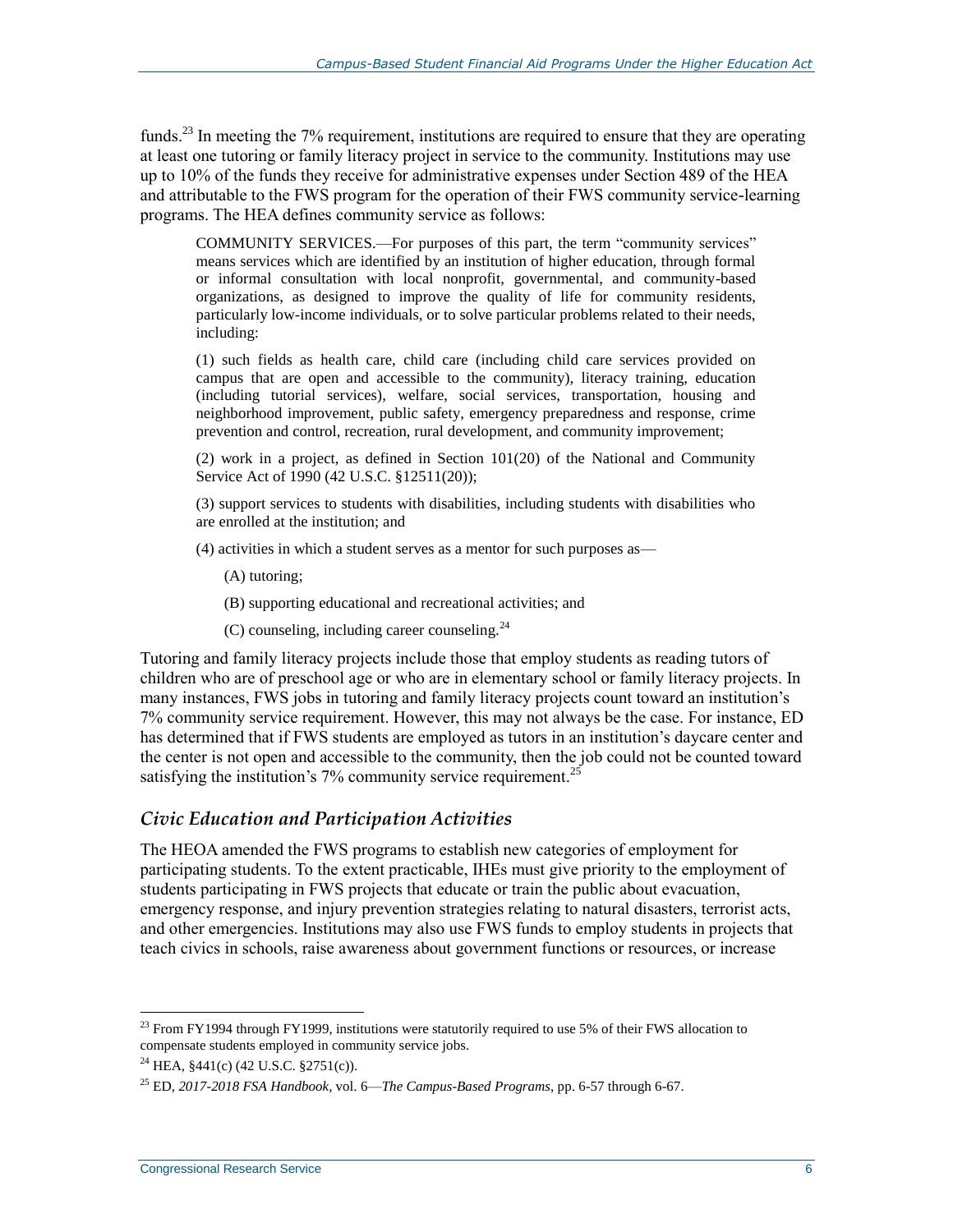civic participation. Institutions also must ensure that participating students are appropriately trained to carry out these activities.<sup>26</sup>

#### *Federal and Nonfederal Shares of Compensation*

Under the FWS programs, students are compensated with a combination of federal funding and a matching amount provided either by the institution or the employer. The share of compensation that may be provided through federal funding varies according to the type of FWS employment. For most FWS jobs, the maximum federal share of compensation is 75%; however, in certain instances, the federal share may be higher (see **[Table 1](#page-9-0)**). For employment in the private for-profit sector, the federal share of compensation is limited to 50%. An institution's matching share of compensation may come from any source (other than FWS) and may be paid in the form of services, such as tuition, room, board, or books provided by the institution. **[Table 1](#page-9-0)** highlights the maximum federal share of compensation for the various types of FWS employment.

<span id="page-9-0"></span>

| <b>Type of FWS</b><br><b>Employment</b>                                 | Maximum<br><b>Federal Share</b>                                              | <b>Specific Requirements</b>                                                                                                                                                                                                                                    |
|-------------------------------------------------------------------------|------------------------------------------------------------------------------|-----------------------------------------------------------------------------------------------------------------------------------------------------------------------------------------------------------------------------------------------------------------|
| FWS-In general                                                          | 75%                                                                          | General requirement                                                                                                                                                                                                                                             |
| Private nonprofit or<br>government agency other<br>than the institution | May exceed 75%, but<br>may not exceed 90%,<br>consistent with<br>regulations | Employer selected for student on case-by-case basis and<br>otherwise would be unable to afford cost of employment; no<br>more than 10% of the institution's FWS students are<br>employed in jobs for which the federal share exceeds 75%                        |
| Regulatory exception <sup>a</sup>                                       | 100%                                                                         | Determination by the Secretary that federal share in excess<br>of 75% is necessary to further the purpose of the FWS<br>program or designation by the Secretary as an institution<br>eligible to participate in HEA Title III or Title V programs. <sup>b</sup> |
| Private for-profit sector                                               | 50%                                                                          | Employing for-profit organization must provide the<br>nonfederal share of compensation                                                                                                                                                                          |
| Tutoring and Literacy<br>Projects                                       | 100%                                                                         | Priority given to employment of students in projects funded<br>under the Elementary and Secondary Education Act (ESEA)                                                                                                                                          |
| Work-Colleges                                                           | 50%                                                                          | Separate funding authorization; institution must match dollar-<br>for-dollar with nonfederal funds                                                                                                                                                              |
| Civic education and<br>participation activities                         | 100%                                                                         | Projects must teach civics in school, raise awareness of<br>government functions or resources, or increase civic<br>participation                                                                                                                               |

**Table 1. FWS Requirements for Federal Share of Compensation**

**Source:** HEA, §§395, 443, 444, 447, 448, 525 (20 U.S.C. §§1098d, 1103d; 42 U.S.C. §§2753, 2754, 2756a, 2756b); and ED, *2017-2018 FSA Handbook*, vol. 6—*The Campus-Based Programs*, pp. 6-17 through 6-18.

<span id="page-9-1"></span>a. The statute requires that these exceptions be specified according to regulations issued by the Secretary.

<span id="page-9-2"></span>b. Applicable for schools designated as eligible schools under the Developing Hispanic Serving Institutions Program, the Strengthening Institutions Program, the Strengthening American Indian Tribally Controlled Colleges and Universities Program, the Strengthening Alaska Native and Native Hawaiian-Serving Institutions Program, the Strengthening Historically Black Colleges and C.F.R. 675.26(d).

 $^{26}$  HEA,  $$443(e)$  (42 U.S.C.  $$2753(e)$ ).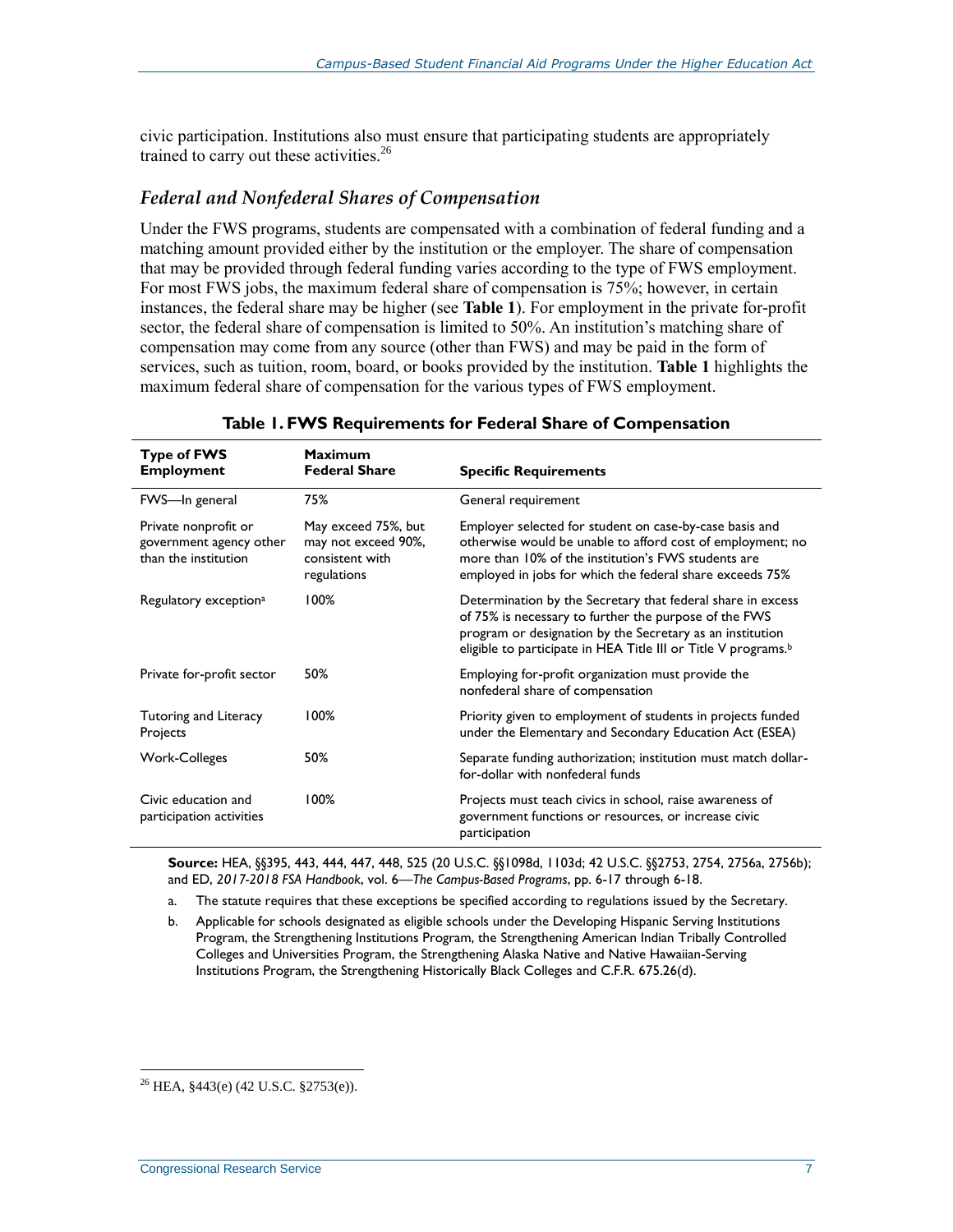#### *Off-Campus Community Service Employment*

The HEOA established an FWS Off-Campus Community Service Employment program with a separate authorization of appropriations. Under the program, the Secretary is authorized to make grants to IHEs otherwise participating in the FWS programs to supplement off-campus community service employment. Recipient institutions must use funds to recruit and compensate students for community service employment and may use funds to compensate students for travel and training directly related to their community service employment. In awarding grants to institutions, the Secretary is required to give priority to institutions whose students would be employed in community service related to early childhood education and the preparation for emergencies and natural disasters.<sup>27</sup>

#### *Flexibility in Making Payments to Disaster-Affected Students*

Institutions located in areas affected by a major disaster may continue to make FWS payments to students affected by the disaster. During the award year, the students must have earned FWS aid and, as a result of the disaster, become unable to fulfill their work-study obligation and been unable to be reassigned to another work-study job. Disaster-affected students may receive FWS compensation for no more than one academic year. Payments to disaster-affected students also must meet maximum federal matching requirements, unless waived by the Secretary.<sup>28</sup>

#### **Job Location and Development Programs**

Institutions may use up to the lesser of 10% of their FWS allocation or \$75,000 to establish or expand a job location and development program operated either by the institution or jointly with another institution. The program must locate and develop jobs, including community service jobs, for currently enrolled students. Jobs located and developed should be compatible with students' scheduling needs and complement their educational and vocational goals. The federal share of funds used to operate the program cannot exceed 80%. Job location and development programs cannot be used to find jobs at the institution, nor should they be used to find jobs for students after graduation.<sup>29</sup>

#### **Work Colleges**

The FWS programs authorize funding to support comprehensive work-learning-service programs at select institutions called "work colleges." Work colleges are public and private nonprofit, fouryear, degree-granting institutions with a commitment to community service. They require students to participate in comprehensive work-learning-service programs that contribute to their education and the welfare of the broader community. Specifically, at least half of full-time students must participate in a comprehensive work-learning-service program for at least five hours per week, or at least 80 hours per each period of enrollment. In work colleges, all resident students must be required to participate in work-learning-service programs that are an integral and stated part of the institution's educational philosophy and program; participation by all resident students must be required for enrollment and graduation. Work-learning-service must be included as part of students' college records, and there must be consequences for nonperformance

<sup>27</sup> HEA, §447(b) (20 U.S.C. §2756a(b)).

<sup>28</sup> HEA, §445(d)(1) (20 U.S.C. §2755(d)(1)).

 $^{29}$  HEA, §446 (42 U.S.C. §2756).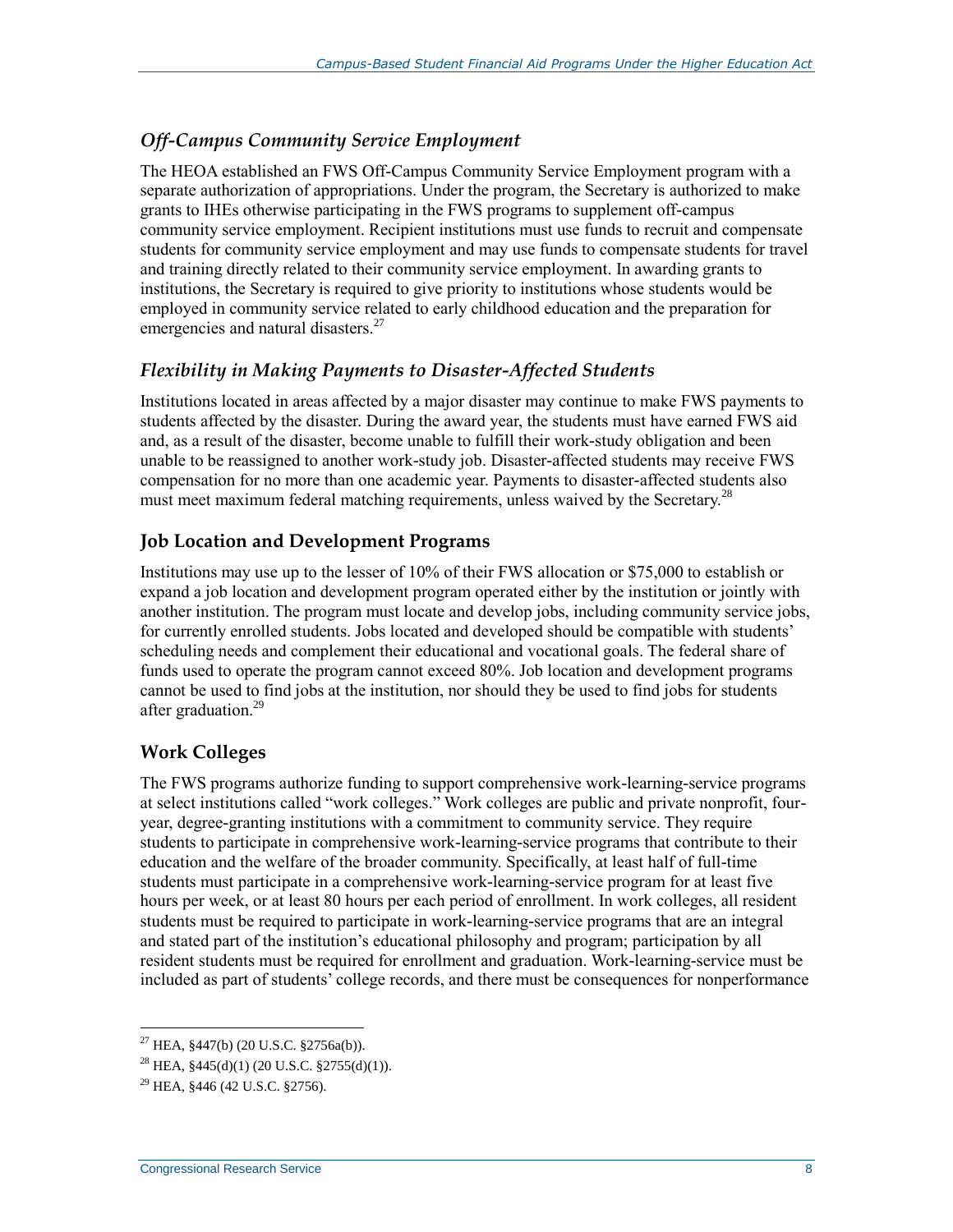or failure in the work-learning-service program that are similar to the consequences for failure in the regular academic program.

The Work Colleges program contains its own authorization of appropriations. Institutions also may transfer funds from their regular FWS program allocation to the Work Colleges program. Authorized activities under the Work Colleges program include providing support to students participating in work-learning-service programs; promoting the work-learning-service experience in postsecondary education; carrying out traditional FWS and job location and development programs; developing, administering, and assessing comprehensive work-learning-service programs; coordinating and carrying out joint projects to promote work-learning-service; and carrying out comprehensive longitudinal studies of work-learning-service programs.<sup>30</sup>

#### **Allocation of Funds to Institutions**

Similar to the FSEOG program, FWS funds are allocated to IHEs according to statutorily prescribed procedures. Funds are allocated first to institutions based on previous years' allocations, with priority going to institutions that participated in the program in FY1999. These institutions are eligible to receive 100% of their FY1999 allocation as their base guarantee.<sup>31</sup> Institutions that began participating after FY1999, but that are not first- or second-time participants, receive a base guarantee that is the greatest of 90% of the amount they received in their first year of participation, or \$5,000. Institutions participating in the FWS program for their first or second year receive as their base guarantee the greatest of \$5,000, 90% of an amount proportional to that received by comparable institutions, or 90% of what the institution received in its first year of participation. However, if an institution began participating in FWS after FY1999 and received a larger allocation in its second year of participation than in its first, it is allocated 90% of the amount it received in its second year of participation. If sufficient funds are not appropriated, then institutions' awards are reduced proportionately, resulting in an amount called their adjusted base guarantee.

Funds greater than the amount required to meet institutions' base guarantee are allocated according to institutions' proportional share of excess eligible need. For the FWS program, excess eligible need is the amount by which an institution's share of self-help need (fair share) exceeds its base guarantee. Self-help need is calculated separately for undergraduate students and graduate and professional students according to formulas that take into account the cost of attendance at the institution and the approximate EFCs of students attending the institution. Institutions whose grants are based, in part, on the need of independent students or those attending less than full-time are required to assist these students through FWS employment with a reasonable portion of the FWS grant. The Secretary is authorized to allocate up to 10% of funds appropriated for FWS that are in excess of \$700 million to institutions from which 50% or more of Pell Grant recipients either graduate or transfer to four-year institutions.

Institutions are provided flexibility to carry over up to 10% of their FWS funds for use in a succeeding fiscal year to carry out the FWS program. If an institution neither uses funds in the year for which they were granted nor carries them over to the next fiscal year, the Secretary may, in the next succeeding fiscal year, reallocate them to other institutions within the same state. Up to 10% of an institution's allocation may be granted by the Secretary for the purpose of making

<sup>30</sup> HEA, §448 (42 U.S.C. §2756b).

 $31$  This is equal to the sum of its FY1999 (award year 1999-2000) base guarantee, plus its initial award year 1999-2000 pro rata increase, plus the additional FWS funds the institution received from the \$17 million set aside that year for allocation to institutions that certified that they graduated or transferred at least 50% of their Pell Grant recipients.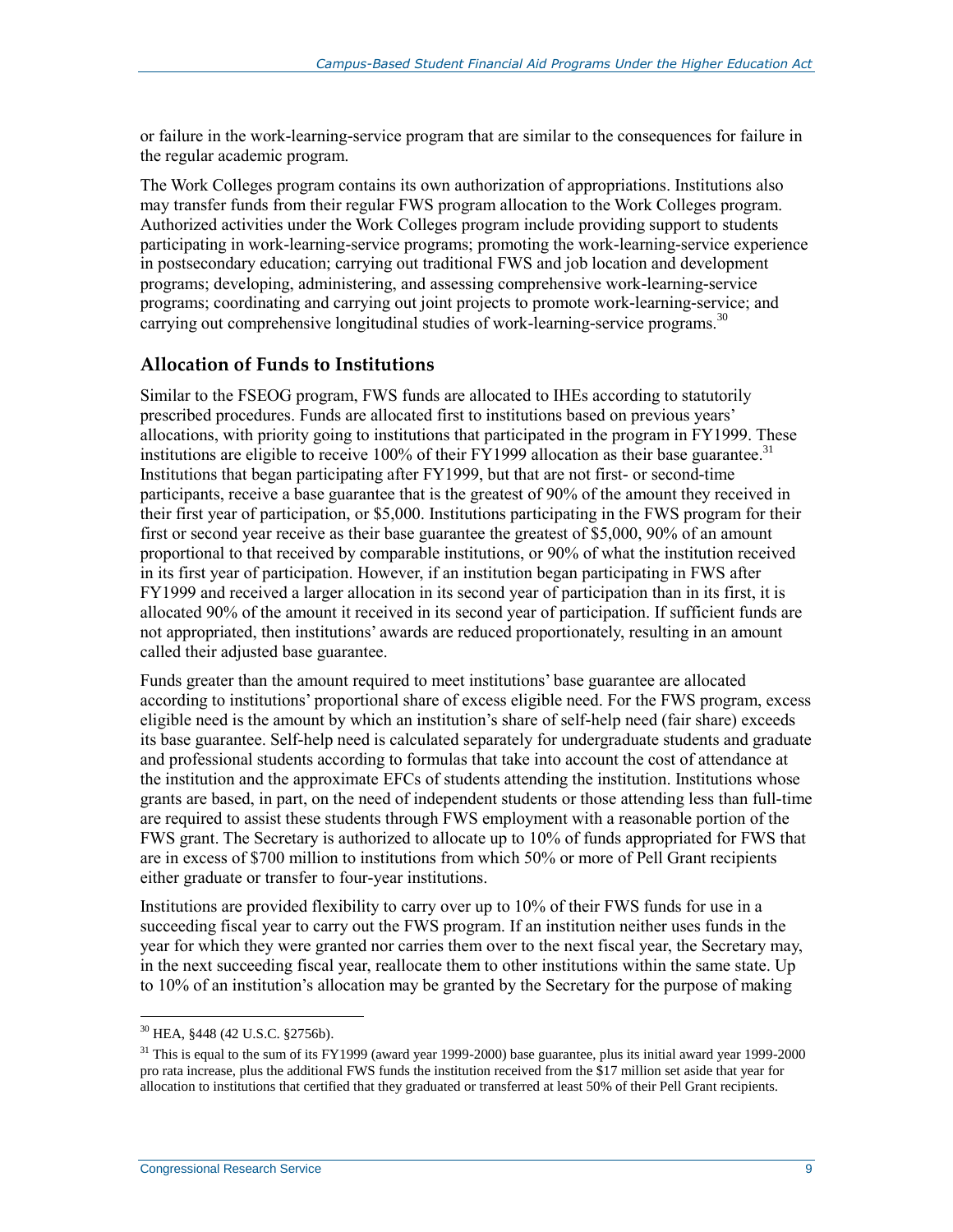grants to students prior to the beginning of the fiscal year, but after the end of the prior academic year. The Secretary also is required to reallocate any excess funds returned by institutions to eligible institutions that in the previous fiscal year used at least 5% of their FWS allocation to compensate students employed in tutoring in reading or family literacy activities. Reallocated funds must be distributed to such institutions according to their excess eligible need. Institutions returning more than 10% of their allocation may, at the discretion of the Secretary, be subject to having their next year's allocation reduced by the amount returned.<sup>32</sup>

### **Federal Perkins Loans**

The Federal Perkins Loan program is established under the HEA at Title IV, Part E. Under the program, IHEs established and maintained revolving loan funds for the purpose of making lowinterest loans to students with exceptional financial need. The program supersedes Title II— Loans to Students in Institutions of Higher Education—of the National Defense Education Act of 1958 (P.L. 85-864), which was incorporated into the HEA through the Education Amendments of 1972 (P.L. 92-318). Previously, these loans were known as National Defense Student Loans (Defense Loans) and National Direct Student Loans (NDSLs).

Historically, institutions capitalized their revolving Perkins Loan funds with a combination of federal and institutional capital contributions (FCCs and ICCs, respectively). Institutions applied to ED for FCC funds, which were allocated according to procedures similar to those used for the FSEOG and FWS programs. Each institution's ICC was required to equal one-third of the FCC. After making loans, institutions recapitalized their loan funds by depositing the principal and interest repaid by students who borrowed under the program, as well as any other charges or earnings associated with the operation of the program.

The authorization for IHEs to make new Perkins Loans to eligible undergraduate students expired on September 30, 2017.<sup>33</sup> However, if an eligible student received a disbursement prior to the expiration of the program for AY2017-2018, the student may receive any subsequent disbursements of that Perkins Loan through June 30, 2018.

Under current law, beginning on October 1, 2017, each IHE was to begin returning to the Secretary the federal share of its Perkins Loan fund and the federal share of payments and collections made on outstanding Perkins Loans. Given that institutions are allowed to make disbursements to eligible borrowers through June 30, 2018, ED has indicated that it will begin collecting the federal share of IHE's Perkins Loan revolving funds following the submission of the 2019-2020 Fiscal Operations and Application to Participate (FISAP), which is due October 1, 2018. <sup>34</sup> Institutions are permitted to retain any remaining funds after remitting the federal share.

Under current regulations, when an IHE discontinues its participation in the Perkins Loan program, it is required to assign all loans with outstanding balances to ED. If an institution assigns its loans to ED, it relinquishes all rights to the loan, without recompense (i.e., ED will not reimburse it for the institutional funds used to make the loan, and it will not receive any future payments made on the outstanding loans).<sup>35</sup> ED has indicated that during the Perkins Loan

<sup>&</sup>lt;sup>32</sup> HEA, §442 (42 U.S.C. §2752).

 $33$  The authorization for IHEs to make new Perkins Loans to eligible graduate students expired on September 30, 2016.

<sup>34</sup> See ED Dear Colleague Letter, "Perkins Loan Extension Act of 2015" GEN-17-10, October 6, 2017, https://ifap.ed.gov/dpcletters/GEN1710.html.

<sup>35</sup> Office of Federal Student Aid, *Federal Perkins Loan Program: Assignment and Liquidation Guide*, January 9, 2018, pp. 7-8, 24.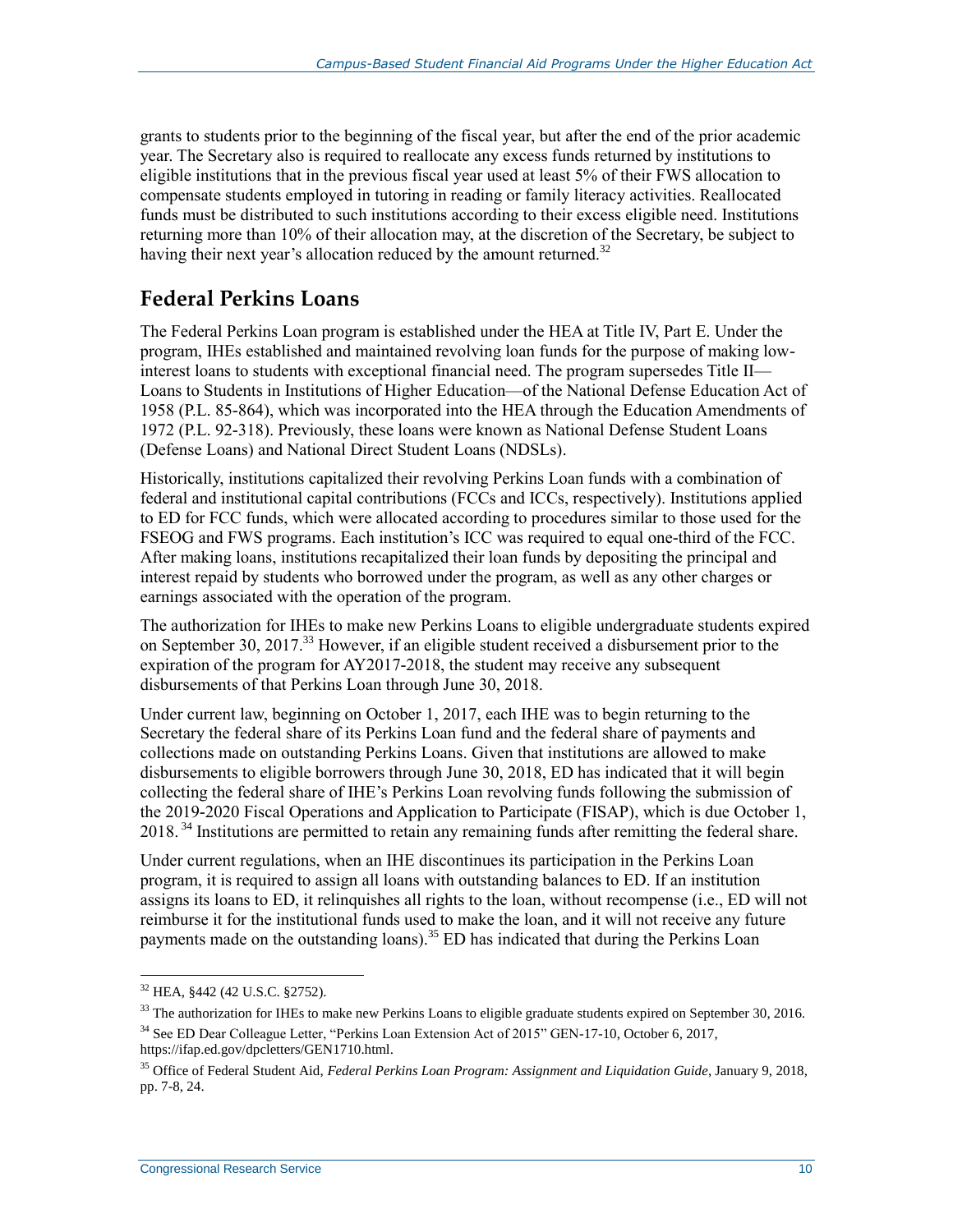program wind-down, IHEs have the option to assign Perkins Loans to ED or to continue servicing them.<sup>36</sup>

#### **Terms of Perkins Loans**

Interest on Perkins Loans is fixed at a rate of  $5\%$  per year.<sup>37</sup> However, no interest accrues prior to a student beginning repayment, nor while repayment is suspended during deferment (described below). Borrowers must begin repaying Perkins Loans nine months after they no longer are enrolled at least half-time and must complete repayment within 10 years after beginning repayment. Institutions may establish incentive repayment programs in which they may reduce the interest rate by up to one percentage point in instances where a student makes 48 consecutive payments. In addition, if a student repays a Perkins Loan in full prior to the end of the repayment period, an institution may discount the loan balance owed by up to 5% at the time the repayment is made. However, institutions may not use either federal or institutional funds from the Perkins revolving loan fund to absorb the costs of incentive repayment programs and must reimburse the fund on a quarterly basis for any lost income.

#### *Deferment*

In general, deferment is a period during which a borrower is not required to make payments on the loan balance and during which interest does not accrue. A Perkins Loan borrower is granted a deferment if the borrower is

- enrolled at least half-time at an eligible institution;
- pursuing a graduate fellowship or rehabilitation training program approved by the Secretary (excluding medical internship and residency programs);
- seeking, but unable to find, full-time employment (for up to three years);
- serving on active duty in the military or is performing qualifying National Guard duty during a war or other military operation or national emergency, and for 180 days following such service;
- experiencing an economic hardship (for up to three years);
- engaged in a type of service that makes the borrower eligible for loan cancellation (discussed later); or
- a member of the National Guard, of another reserve component of the Armed Forces, or of the Armed Forces in retired status, who was called to active duty service while enrolled, or within six months after being enrolled, at an eligible institution (for up to 13 months following the completion of such service or reenrollment). $38$

Borrowers are not required to request deferment in writing but must provide the institution with information necessary to document their deferment status. They also are not required to resume making payments until six months following the completion of any of the periods described

 $\overline{a}$ <sup>36</sup> See ED Dear Colleague Letter, "Perkins Loan Extension Act of 2015" GEN-17-10, October 6, 2017, https://ifap.ed.gov/dpcletters/GEN1710.html.

 $37$  Loans made prior to July 1, 1981 were at 3%; loans made between July 1, 1981 and September 30, 1981 were at 4%; and loans made on or after October 1, 1981 are at 5%.

<sup>38</sup> See ED, 2017-2018 FSA Handbook, vol. 6—*The Campus-Based Programs*, pp. 6-140 through 6-145.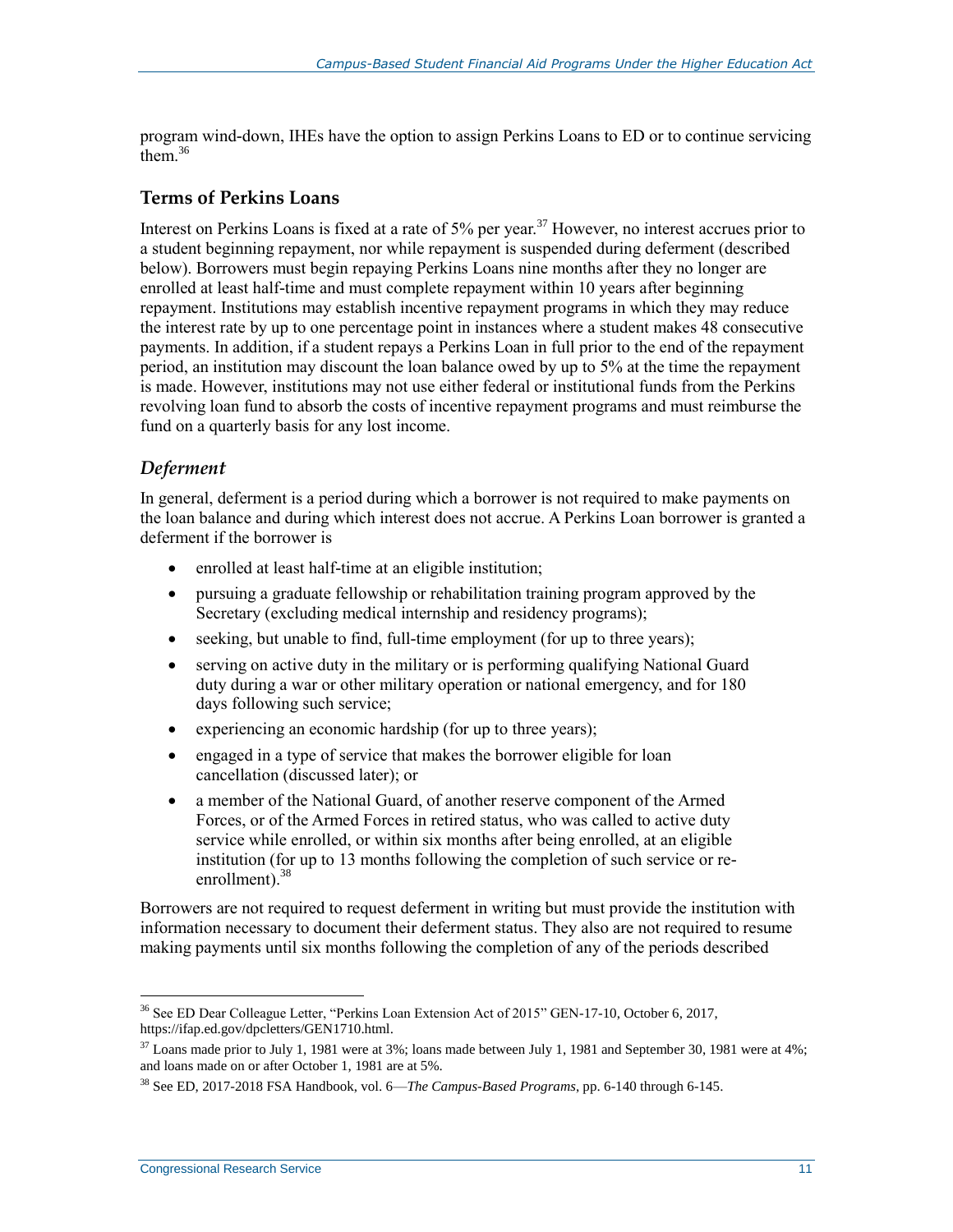above for which they are exempted from making payments. Time in deferment does not count toward the 10-year repayment period.<sup>39</sup>

#### *Forbearance*

In general, forbearance is a temporary suspension or postponement of payments during which interest continues to accrue. A borrower may be granted forbearance from paying principal and interest or principal only if the borrower's debt burden, due to HEA student financial assistance loans, is greater than or equal to 20% of the borrower's gross income or if the institution determines that forbearance should be granted for other reasons. Examples include service in AmeriCorps or for reasons due to a "national military mobilization or other national emergency."<sup>40</sup> Forbearance may be granted for a period of up to one year at a time and may be renewed for a total period of up to three years. $41$ 

#### *Loan Cancellation*

Individuals who have engaged in the following types of public service are eligible to have part or all of their loans cancelled: $42$ 

- full-time elementary or secondary school teacher employed at a public school, private nonprofit school, or location operated by an educational service agency, in which low-income students are more than  $30\%$  of the total enrollment;<sup>43</sup>
- full-time staff member employed in a Head Start preschool program or a prekindergarten or child care program that is licensed or regulated by the state;
- full-time special education teacher employed in a public or nonprofit elementary or secondary school system (including a system of an educational service agency) or a professional provider of Individuals with Disabilities Education Act (IDEA) early intervention services in a public or nonprofit program;
- member of the U.S. Armed Forces serving in an area of hostilities;
- Peace Corps or AmeriCorps VISTA volunteer;<sup>44</sup>
- full-time law enforcement or corrections officer employed in a local, state, or federal law enforcement or corrections agency or full-time attorney employed in a public defender organization;
- full-time teacher of mathematics, science, foreign languages, bilingual education, or other shortage subject area (as determined by the state education agency);
- $\bullet$  full-time nurse or medical technician<sup>45</sup> providing health care services;

<sup>&</sup>lt;sup>39</sup> HEA,  $$464(c)(2)(A)$  (20 U.S.C.  $$1087dd(c)(2)(A))$ .

<sup>40</sup> ED, *2017-2018 FSA Handbook*, vol. 6—*The Campus-Based Programs*, p. 6-136.

 $^{41}$  HEA,  $§464(e)$  (20 U.S.C.  $§1087(e)$ ).

 $42$  HEA,  $§465(a)$  (20 U.S.C.  $§1087ee(a)$ ).

<sup>&</sup>lt;sup>43</sup> Teacher cancellations may be granted only to individuals teaching in schools serving children from low-income families and that are listed in the *Directory of Designated Low-Income Schools for Teacher Cancellation Benefits*.

<sup>&</sup>lt;sup>44</sup> Borrowers who have received a national service education award for volunteer service with AmeriCorps under Title I-D of the National and Community Service Act of 1990 are not eligible for loan cancellation benefits for the same volunteer service.

<sup>&</sup>lt;sup>45</sup> For additional information on the definition of "medical technician" see U.S. Department of Education, Office of Postsecondary Education, Dear Colleague Letter CB-08-14, "Medical Technician Loan Cancellation Benefit in the (continued...)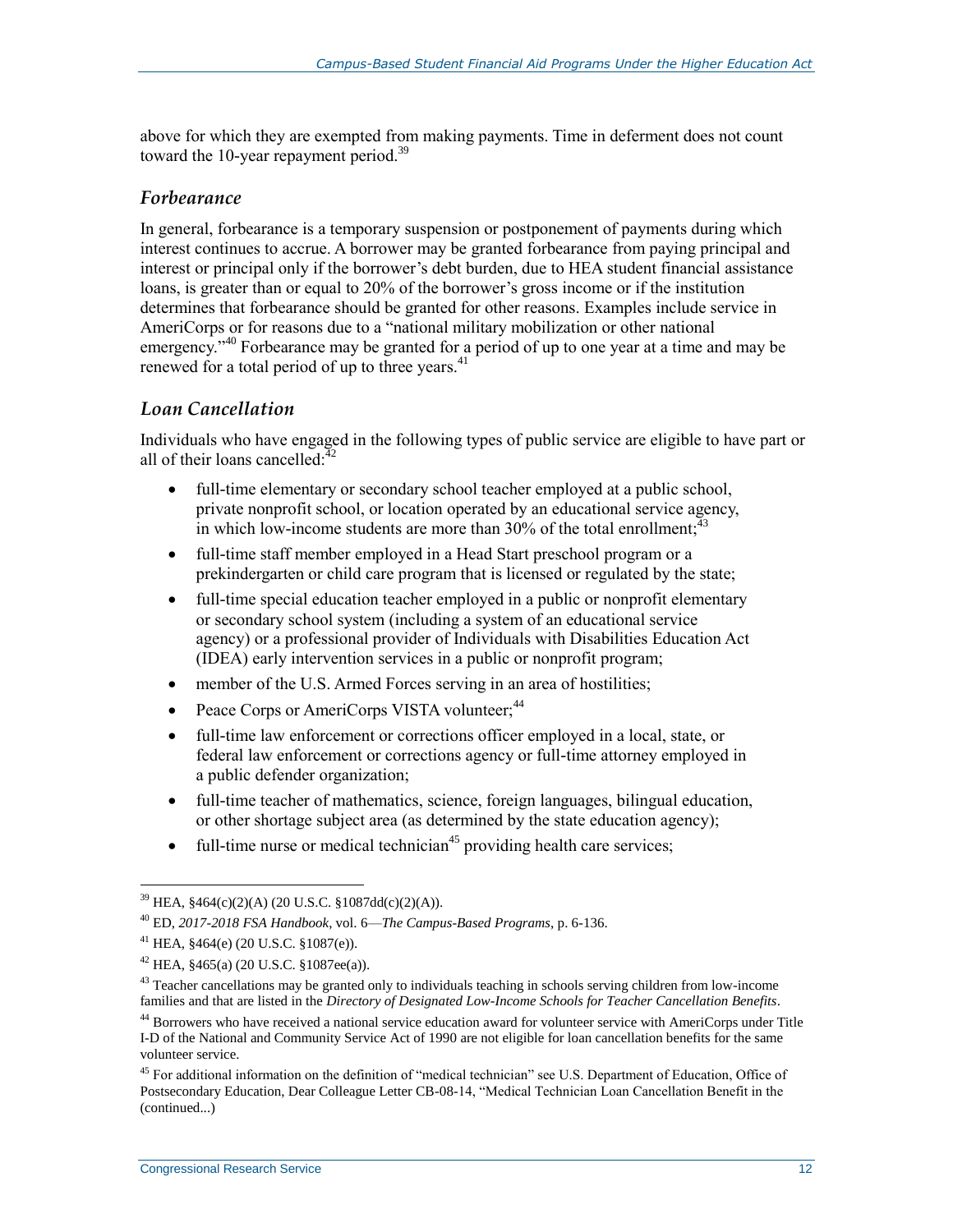- full-time employee of a public or private nonprofit agency serving high-risk children from low-income communities and their families;
- full-time firefighter serving in a local, state, or federal fire department or district;
- full-time faculty member at a Tribal College or University;
- librarian with a master's degree in library science employed in an elementary or secondary school eligible for assistance under ESEA, Title I-A, or in a public library serving a geographic area that contains such a school; or
- full-time speech language pathologist with a master's degree and working exclusively with schools eligible for assistance under ESEA, Title I-A.

Perkins Loan cancellation is based on both the number of years of service an individual has completed and a rate of cancellation applicable to the particular type of service. **[Table 2](#page-16-0)** presents the percentage of the principal of Perkins Loans that is canceled for each year of service in an activity eligible for Perkins Loan cancellation. The terms of the program prescribe that the amount of principal and interest canceled for public service shall not be considered income for purposes of the Internal Revenue Code (IRC) of 1986.

The HEA specifies that the Secretary must reimburse institutions for Perkins Loans canceled for students engaged in public service. $46$  However, the HEA also prohibits the Secretary from using funds appropriated for federal capital contributions to reimburse IHEs for Perkins Loan cancellations.<sup>47</sup> In past years, funds had been appropriated specifically for purposes of reimbursing IHEs for Perkins Loan cancellations; however, funds were last appropriated for this purpose in FY2009. During the period since funds were last appropriated for Perkins Loan cancellations, on an annual basis, ED has calculated the Perkins Loan cancellation reimbursement amount each IHE would have been eligible to receive had funds been appropriated for that purpose, and has maintained records of those amounts.<sup>48</sup> While funds have not been appropriated for Perkins Loan cancellations since FY2009, institutions are nonetheless still required to provide loan cancellation benefits to qualified borrowers.

<sup>(...</sup>continued)

Federal Perkins Loan Program," December 8, 2008, at http://ifap.ed.gov/dpcletters/attachments/CB0814Attach.pdf. <sup>46</sup> HEA, §465(b) (20 U.S.C. §1087ee).

<sup>47</sup> Ibid.

<sup>&</sup>lt;sup>48</sup> See, for example, U.S. Department of Education, Office of Federal Student Aid, Electronic Announcement, "2015-2016 Federal Perkins Loan Service Cancellation Reimbursement," May 29, 2017, https://ifap.ed.gov/eannouncements/ 051917FedPerkins1516LoanServCancellationReimbursement.html.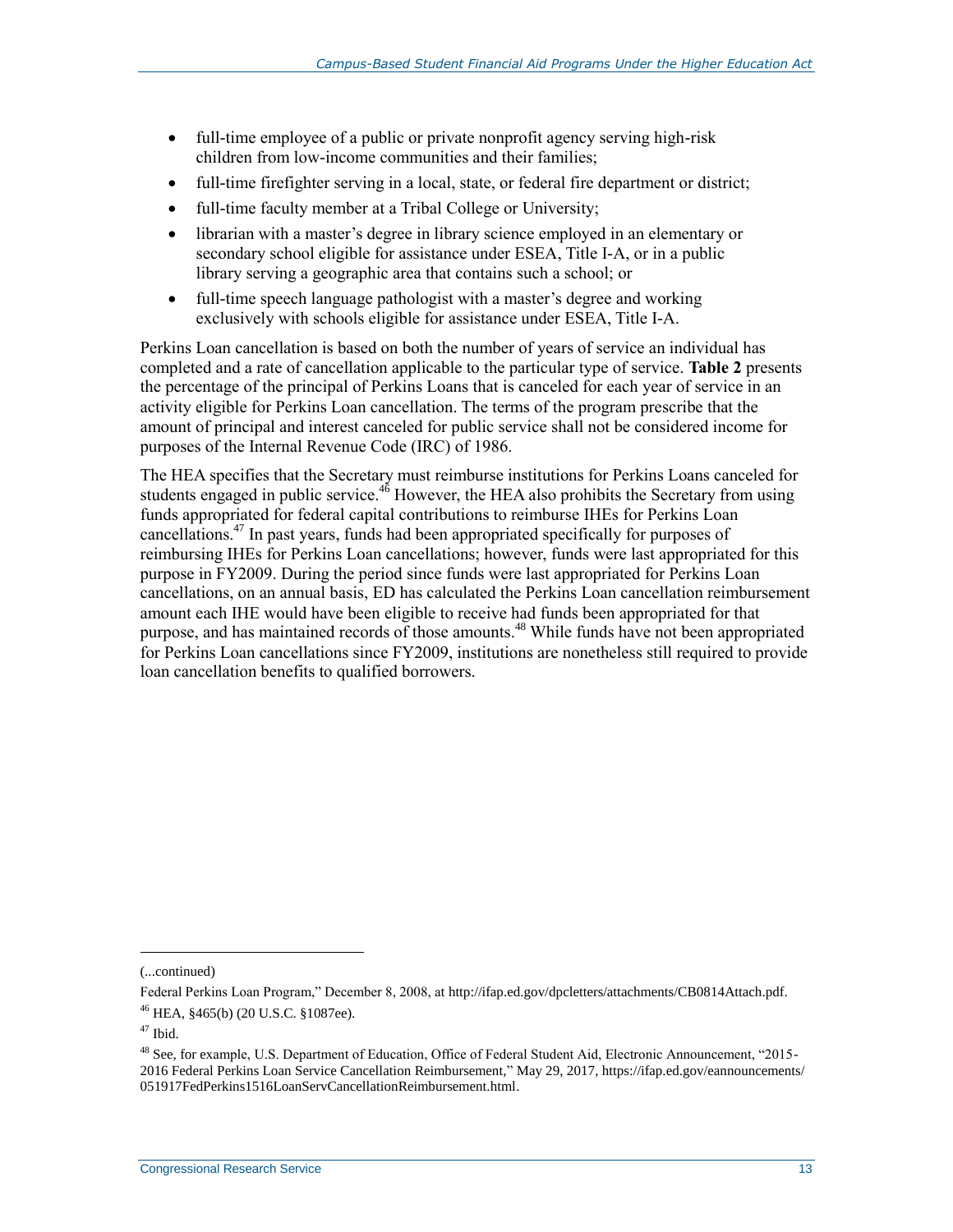<span id="page-16-0"></span>

|                                                                                                           | Percentage of Perkins Loan Principal Canceled<br><b>Per Year of Service</b> |                      |                       |                      |
|-----------------------------------------------------------------------------------------------------------|-----------------------------------------------------------------------------|----------------------|-----------------------|----------------------|
| <b>Type of Service</b>                                                                                    | 1st and 2nd<br>Years                                                        | 3rd and 4th<br>Years | 5th Year<br>and Later | Max.<br><b>Total</b> |
| Full-time elementary or secondary school teacher in a<br>designated low-income school                     | 15                                                                          | 20                   | 30                    | 100                  |
| Full-time staff member in preschool, prekindergarten, or<br>child care program                            | 15                                                                          | 15<br>15             |                       | 100                  |
| Full-time special education teacher/IDEA professional<br>provider                                         | 15                                                                          | 20                   | 30                    | 100                  |
| Member of Armed Forces in area of hostilities                                                             | 15                                                                          | 20                   | 30                    | 100                  |
| Peace Corps or AmeriCorps VISTA volunteer                                                                 | 15                                                                          | 20                   | N/A                   | 70                   |
| Full-time law enforcement/corrections officer or public<br>defender                                       | 15                                                                          | 20                   | 30                    | 100                  |
| Full-time math, science, foreign language, bilingual<br>education, or other shortage subject area teacher | 15                                                                          | 20                   | 30                    | 100                  |
| Full-time nurse or medical technician                                                                     | 15                                                                          | 20                   | 30                    | 100                  |
| Full-time employee of agency serving high-risk children and<br>their families                             | 15                                                                          | 20                   | 30                    | 100                  |
| Full-time firefighter                                                                                     | 15                                                                          | 20                   | 30                    | 100                  |
| Full-time faculty member at a Tribal College or University                                                | 15                                                                          | 20                   | 30                    | 100                  |
| Librarian with a master's degree in an ESEA, Title I-A,<br>school                                         | 15                                                                          | 20                   | 30                    | 100                  |
| Full-time speech language pathologist with a master's<br>degree working in an ESEA, Title I-A, school     | 15                                                                          | 20                   | 30                    | 100                  |

#### **Table 2. Perkins Loan Cancellation Rates by Type of Service**

**Source:** HEA, §465 (20 U.S.C. §1087ee).

#### *Loan Discharge*

Institutions must discharge a borrower's liability to repay Perkins Loans if the borrower dies or becomes totally and permanently disabled, as determined according to regulations issued by the Secretary.<sup>49</sup> Collections may be resumed if a borrower whose loan has been discharged subsequently receives a loan under HEA, Title IV, if the borrower earns income in excess of the poverty line, or if the Secretary determines the resumption of collections is necessary. Institutions are not reimbursed by the Secretary for losses due to the discharge of Perkins Loans.

#### *Loan Default and Rehabilitation*

In general, a Perkins Loan is considered to be in default if the borrower has failed to comply with the terms of the promissory note or failed to make payments on a loan for 240 days (for a loan repayable monthly) or 270 days (for a loan repayable quarterly). The cohort default rate for an

<sup>49</sup> For additional information on the discharge of Perkins Loans, see ED, *2017-2018 FSA Handbook,* vol. 6—*The Campus-Based Programs,* pp. 6-161 through 6-165.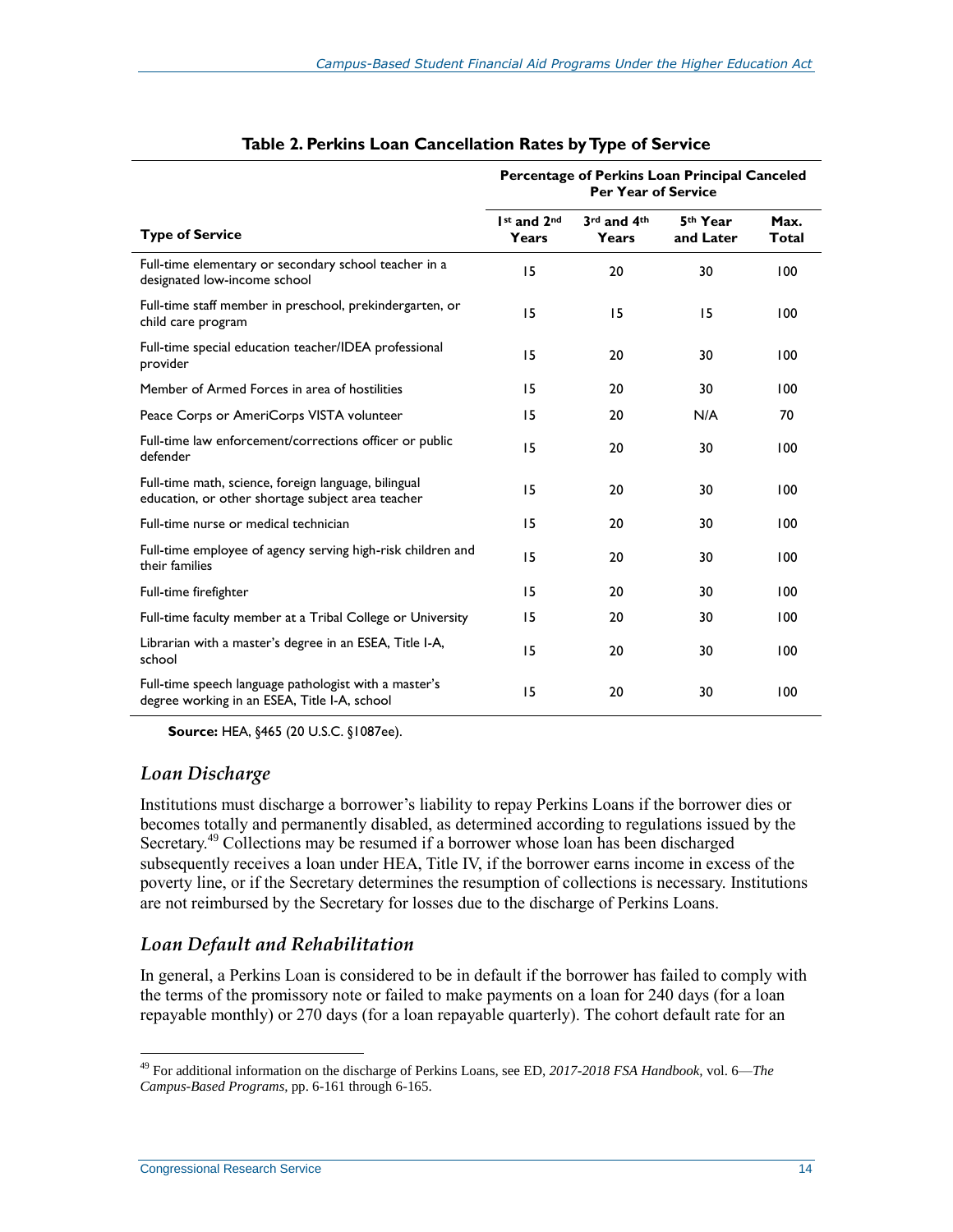institution is defined as the percentage of current and former students entering repayment in that award year on Perkins Loans received for attendance at that institution and who default on their loans before the end of the following award year.<sup>50</sup> For institutions with less than 30 students entering repayment in any year, the cohort default rate is calculated over a three-year period.

**[Table 3](#page-18-0)** provides Perkins Loan cohort default rates from AY1995-1996 through AY2014-2015. The Perkins Loan default rate for borrowers who entered repayment in AY2014-2015 is 10.87%. Perkins Loan cohort default rates have been above 10% since AY2007-2008. Four-year institutions typically have the lowest cohort default rates, while those of two-year and proprietary institutions are much higher.

A borrower who has defaulted on a loan may rehabilitate the loan by making nine consecutive ontime payments. Rehabilitated borrowers are returned to regular repayment status, begin a new 10 year repayment schedule, and have the default removed from their credit history. A borrower may rehabilitate a loan only once.

 $^{50}$  HEA,  $\S 462(g)$  (42 U.S.C.  $\S 1087bb(g)$ ).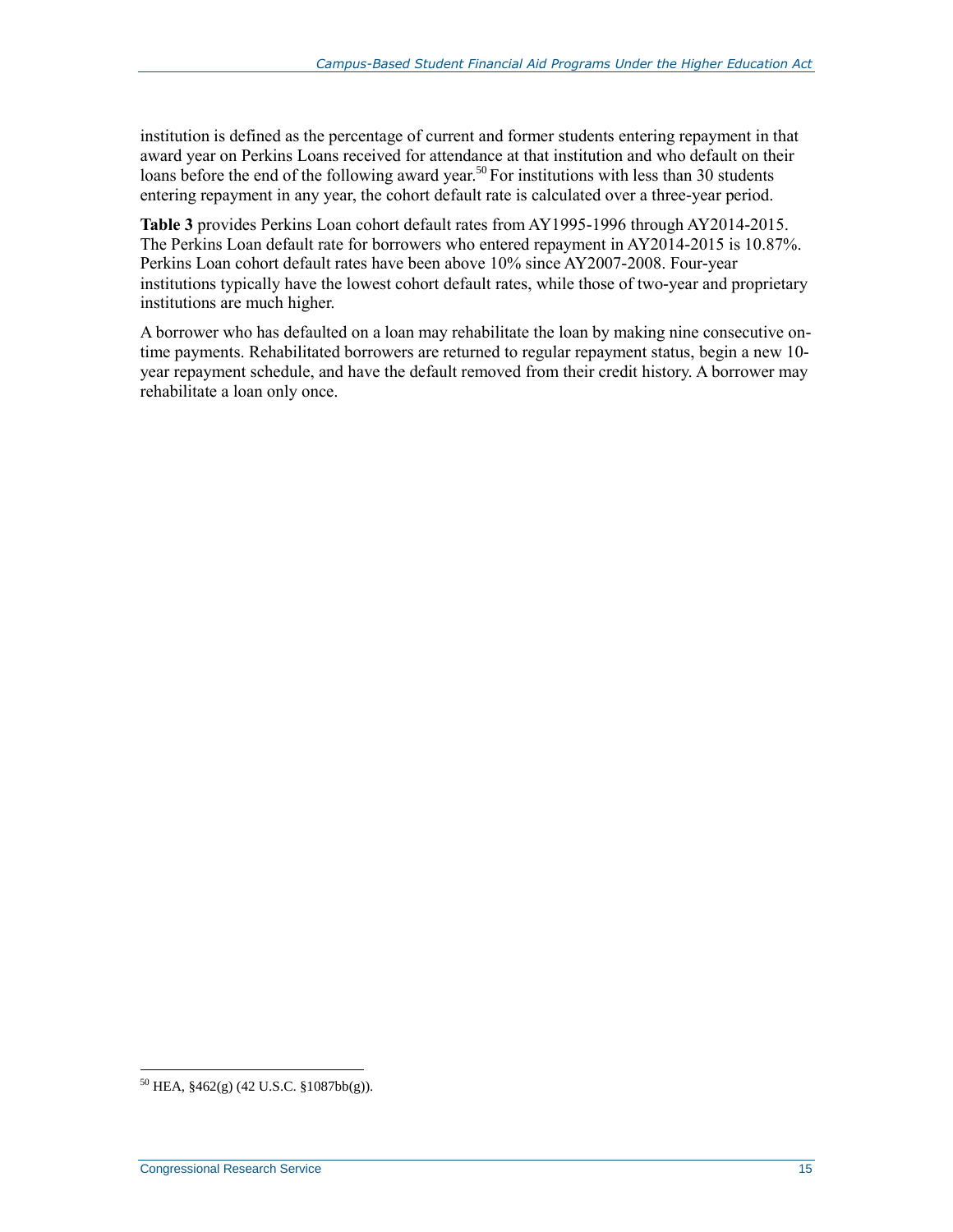<span id="page-18-0"></span>

| <b>Year Borrowers Entered</b><br>Repayment | <b>Cohort Default</b><br>Rate |
|--------------------------------------------|-------------------------------|
| AY1995-1996                                | 12.95                         |
| AY1996-1997                                | 12.48                         |
| AY1997-1998                                | 11.54                         |
| AY1998-1999                                | 10.61                         |
| AY1999-2000                                | 9.99                          |
| AY2000-2001                                | 8.35                          |
| AY2001-2002                                | 8.85                          |
| AY2002-2003                                | 8.29                          |
| AY2003-2004                                | 8.12                          |
| AY2004-2005                                | 8.10                          |
| AY2005-2006                                | 7.81                          |
| AY2006-2007                                | 8.32                          |
| AY2007-2008                                | 10.04                         |
| AY2008-2009                                | 10.08                         |
| AY2009-2010                                | 10.45                         |
| AY2010-2011                                | 11.09                         |
| AY2011-2012                                | 10.67                         |
| AY2012-2013                                | 11.27                         |
| AY2013-2014                                | 10.78                         |
| AY2014-2015                                | 10.87                         |

#### **Table 3. Perkins Loan Cohort Default Rates** (AY1995-1996 through AY2014-2015)

**Source:** U.S. Department of Education, Office of Postsecondary Education, *Federal Campus-Based Programs Data Book 2017*; and prior editions.

#### **Transfer of Funds Between Campus-Based Programs**

Institutions may transfer up to 25% of their allotment under the FWS program for use in the FSEOG program.<sup>51</sup> Institutions may also transfer up to 25% of their FSEOG allocation for use in the FWS programs. As noted earlier, work colleges may transfer up to 100% of their FWS allocation to their Work Colleges program.<sup>52</sup>

For AY2015-2016, 1,262 institutions transferred a total of approximately \$96.3 million from the FWS to the FSEOG program; 273 institutions transferred a total of approximately \$4.3 million from the FSEOG to the FWS program; and 5 institutions transferred a total of approximately

<sup>&</sup>lt;sup>51</sup> Prior to the expiration of the Perkins Loan program, institutions could also transfer FWS allocations to the Perkins Loan program.

<sup>&</sup>lt;sup>52</sup> Prior to the expiration of the Perkins Loan program, work colleges could also transfer a portion of their Perkins Loan allocation to the Work Colleges program.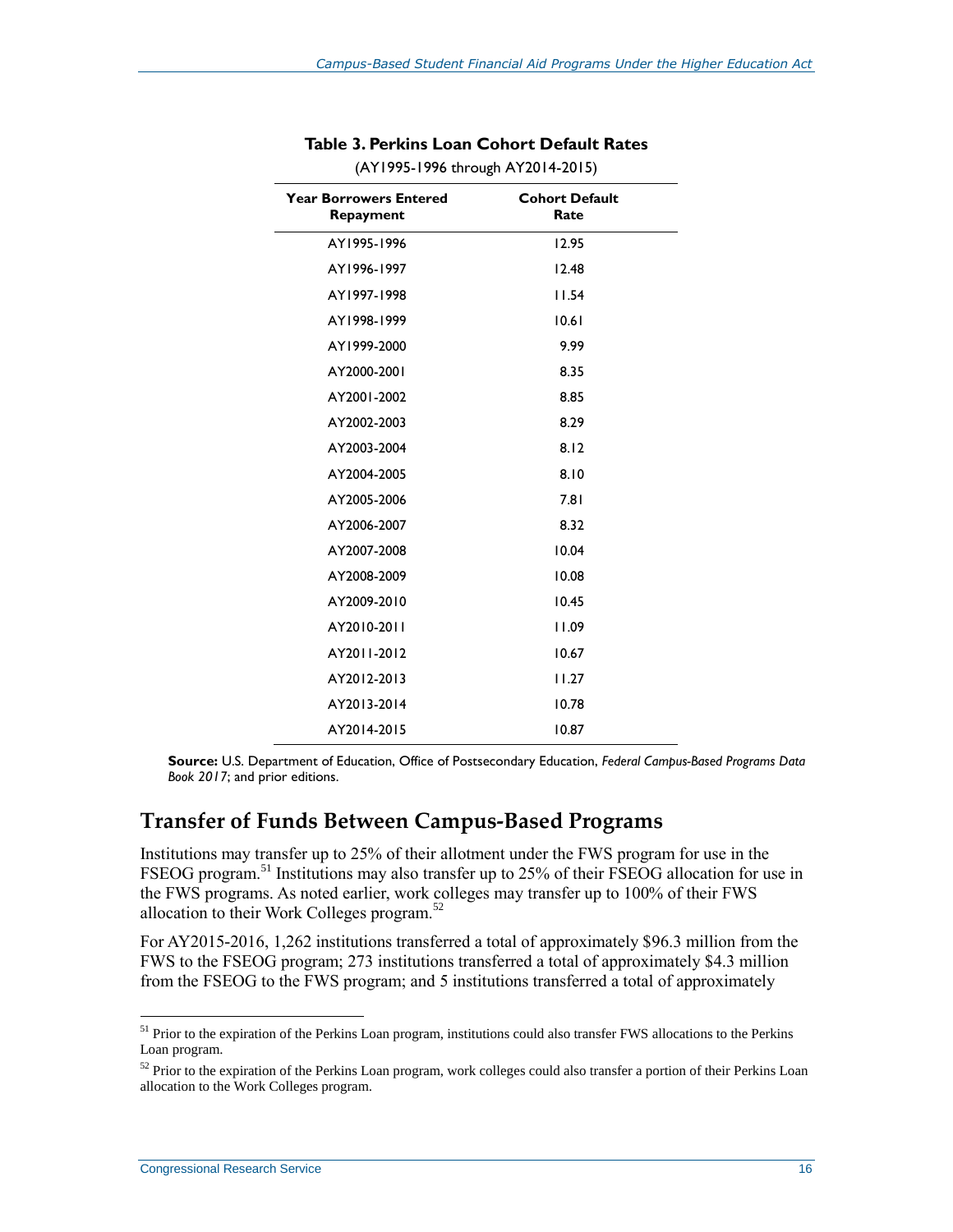\$240,000 from the FWS to the Perkins Loan program.<sup>53</sup> In prior years when Perkins Loan FCCs were appropriated, some institutions also transferred funds from the Perkins Loan program to the FSEOG and FWS programs.

### **Administrative Costs**

Institutions participating in the campus-based programs are entitled to an administrative cost allowance to cover the expenses of administering the programs. Administrative cost allowances are determined according to the following schedule:

- 5% of the institution's first \$2.75 million in campus-based expenditures; plus
- 4% of the institution's campus-based expenditures greater than \$2.75 million and less than \$5.5 million; plus
- 3% of the institution's campus-based expenditures in excess of \$5.5 million.

<span id="page-19-0"></span>In calculating administrative costs, institutions include both federal and institutional expenditures.<sup>54</sup> Institutions take their administrative cost allowances out of federal funds allocated for the FSEOG and FWS programs.<sup>55</sup> Institutions have some discretion in determining how to allocate administrative costs across the FSEOG and FWS programs. Administrative cost allowances as claimed for the campus-based programs are shown in **[Table 4](#page-19-0)**.

| $(AI ZUI 5-ZUI 6)$          |                                      |  |  |
|-----------------------------|--------------------------------------|--|--|
| <b>Campus-Based Program</b> | <b>Administrative Cost Allowance</b> |  |  |
| <b>FSEOG</b>                | \$13,998,172                         |  |  |
| <b>FWS</b>                  | \$47,920,204                         |  |  |
| Perkins Loans               | \$53,209,561                         |  |  |
| Total                       | \$115,127,937                        |  |  |

#### **Table 4. Administrative Cost Allowances for the Campus-Based Programs**  $(AY2015.2016)$

**Source:** U.S. Department of Education, Office of Postsecondary Education, *Federal Campus-Based Programs Data Book 2017*, Table 11.

## **Funding and Participation Data**

This section presents budget information on past funding levels for the campus-based programs and program information including the number of institutions participating in each program, the number of students awarded aid, and average award amounts.

<sup>53</sup> U.S. Department of Education, Office of Postsecondary Education, *Federal Campus-Based Programs Data Book 2017*, Table 17. https://www2.ed.gov/finaid/prof/resources/data/databook2017/databook2017.html (Hereinafter cited as ED, *Federal Campus-Based Programs Data Book, 2017*).

<sup>54</sup> HEA, §489 (20 U.S.C. §1096); ED, *2017-2018 FSA Handbook*, vol. 6—*Campus-Based Programs*, pp. 6-23 through 6-24.

<sup>&</sup>lt;sup>55</sup> Prior to the expiration of the Perkins Loan program, institutions were allowed to use a portion of their Perkins Loan revolving fund to cover the administrative costs of servicing the loans. ED has indicated that during the wind-down, institutions will no longer be permitted to charge an administrative cost allowance against their Perkins Loan fund. See ED Dear Colleague Letter, "Perkins Loan Extension Act of 2015" GEN-17-10, October 6, 2017, https://ifap.ed.gov/ dpcletters/GEN1710.html.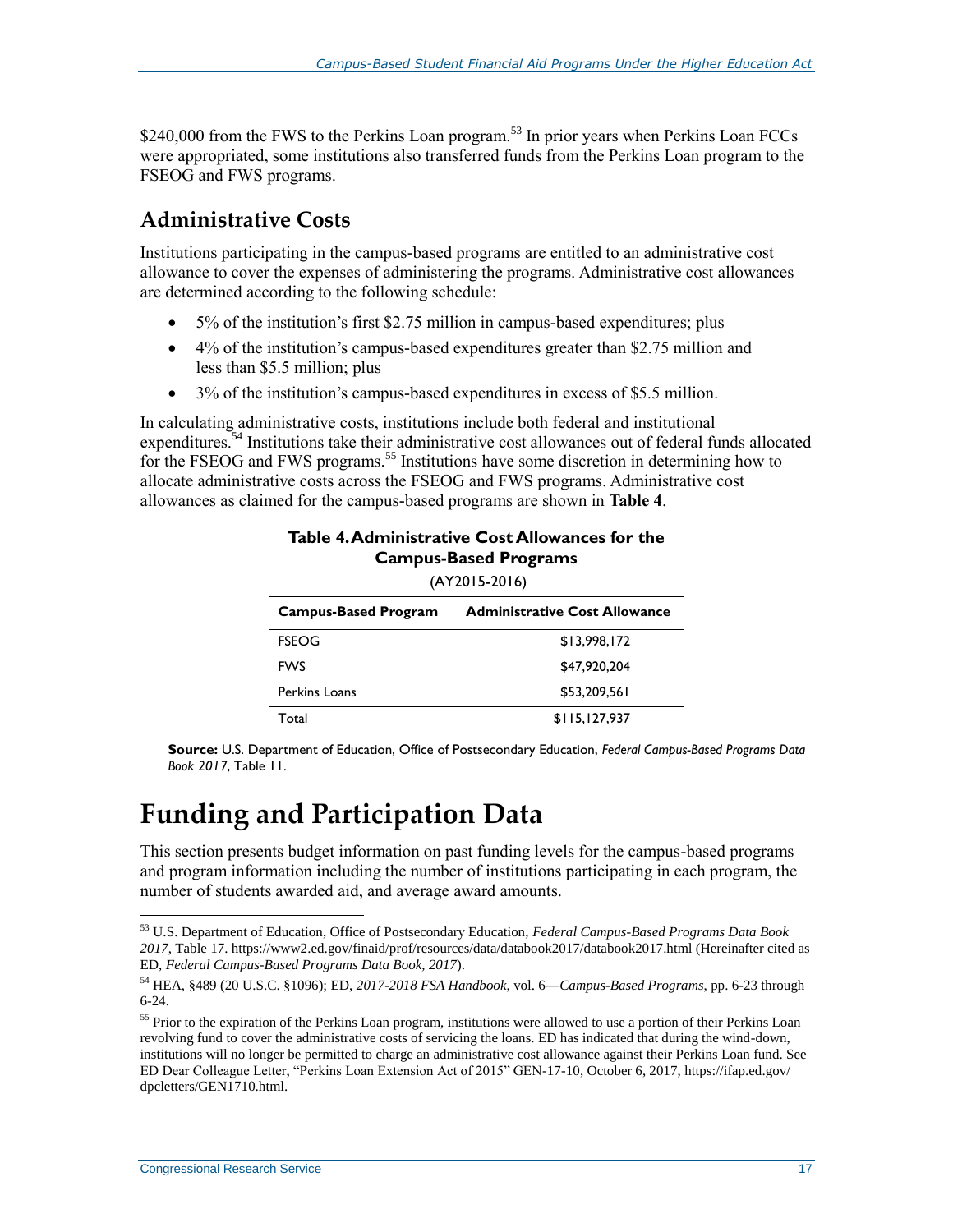### **Funding for the Campus-Based Programs**

Appropriation figures for the campus-based programs are presented in [Table 5](#page-20-0) for the past decade. Funding for the FSEOG program decreased by approximately 10% from FY2007 to FY2013, before experiencing an increase of 5% in FY2014. In recent years, the programs funding has remained level at about \$730 million. In FY2009, an additional \$200 million was provided for the FWS under the American Recovery and Reinvestment Act (ARRA; P.L. 111-5). Funding for the FWS Off-Campus Community Service program, which was established under the HEOA, was only provided for FY2010. Discretionary appropriations were last provided for Perkins Loan FCCs in FY2004; and funding was last provided for Perkins Loan Cancellations in FY2009.

<span id="page-20-0"></span>

| (in thousands of dollars) |              |            |                                                                 |                                    |                                             |
|---------------------------|--------------|------------|-----------------------------------------------------------------|------------------------------------|---------------------------------------------|
| <b>Fiscal Year</b>        | <b>FSEOG</b> | <b>FWS</b> | <b>FWS Off-</b><br>Campus<br><b>Community</b><br><b>Service</b> | <b>Perkins Loan</b><br><b>FCCs</b> | <b>Perkins Loan</b><br><b>Cancellations</b> |
| FY2007                    | 770,933      | 980,354    |                                                                 | 0                                  | 65,471                                      |
| FY2008                    | 757,465      | 980,492    |                                                                 | 0                                  | 64,327                                      |
| FY2009a                   | 757,465      | 1,180,492  | 0                                                               | 0                                  | 67,164                                      |
| FY2010                    | 757,465      | 980,492    | 750                                                             | 0                                  | 0                                           |
| FY2011                    | 735,990      | 978,531    | 0                                                               | 0                                  | 0                                           |
| FY2012                    | 734,599      | 976,682    | $\Omega$                                                        | $\Omega$                           | 0                                           |
| FY2013b                   | 696,175      | 925,595    | 0                                                               | $\mathbf 0$                        | 0                                           |
| FY2014                    | 733,130      | 974,728    | $\Omega$                                                        | $\Omega$                           | 0                                           |
| FY2015                    | 733,130      | 989,728    | 0                                                               | 0                                  | 0                                           |
| FY2016                    | 733,130      | 989,728    | $\Omega$                                                        | 0c                                 | 0                                           |
| FY2017                    | 733,130      | 989,728    | 0                                                               | 0                                  | 0                                           |

#### **Table 5. Campus-Based Program Funding: Appropriations for FY2007-FY2017**

**Sources:** U.S. Department of Education, "Department of Education Fiscal Year 2018 Congressional Action Table" at https://www2.ed.gov/about/overview/budget/budget18/18action.pdf; and historical tables.

- <span id="page-20-1"></span>a. The FWS program received \$200 million in American Recovery and Reinvestment Act of 2009 funds. (ARRA; P.L. 111-5)
- <span id="page-20-2"></span>b. The FY2013 appropriation reflect the final amount appropriated, including the spending reduction authorized by the Budget Control Act of 2011 (BCA; P.L. 112-25), commonly referred to as "sequestration."
- <span id="page-20-3"></span>c. The Federal Perkins Loan Program Extension Act of 2015 (P.L. 114-105) repealed the authorization of appropriations to enable the Secretary to make FCCs to IHEs' Perkins Loan funds and explicitly prohibited additional appropriations beyond FY2015 under the HEA or any other act for purposes of making new Perkins Loans.

Under each of the campus-based programs, federal funds are generally required to be matched by the participating institution (or the employer under FWS, if other than the institution). As previously described, under each of the programs, the institutional match generally is one-third the amount of the federal share (however, in the FWS program, the required match can be as high as one-half of the federal share or as low as zero, depending on the type of employment). Because of the matching requirements, the campus-based programs leverage federal funding to provide an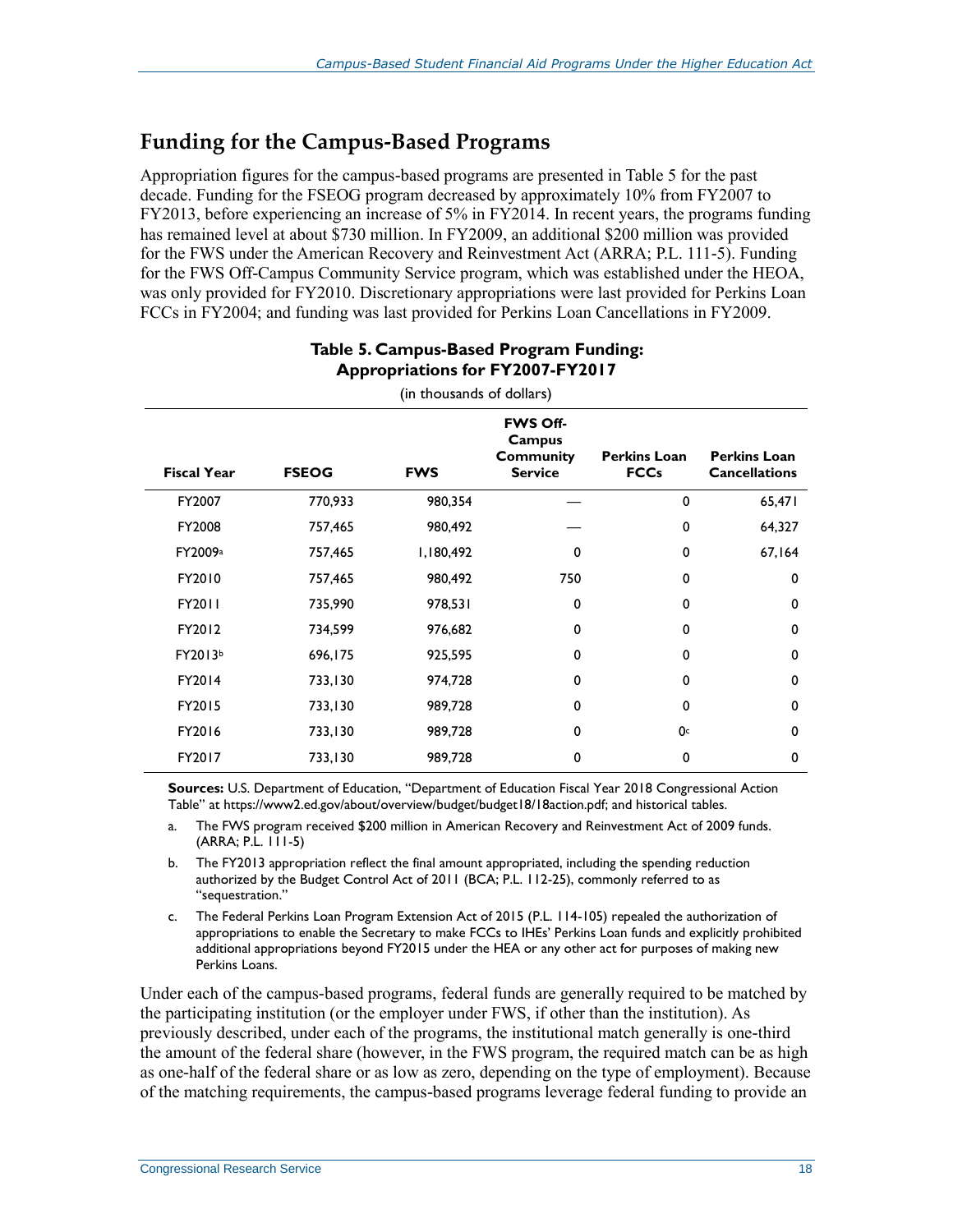amount of student financial aid that is greater than the amount of federal funds appropriated for each program.

### **Institutional Participation**

In AY2015-2016, there were 7,277 postsecondary institutions that participated in HEA Title IV financial aid programs.<sup>56</sup> Approximately 52% of Title IV institutions awarded FSEOG aid, 46% employed students in FWS, and 20% advanced loans under the Perkins Loan program. While fewer institutions of all types participate in the Perkins Loan program than in either FSEOG or FWS, far fewer two-year and proprietary institutions participate in the Perkins Loan program than the other two programs.<sup>57</sup> It is possible that these lower levels of participation are due to factors such as the administrative burden of administering a revolving loan fund and the generally higher cohort default rates of students who attend these types of institutions.

**[Figure 1](#page-21-0)** displays the number of institutions participating in each of the campus-based programs since AY1995-1996. Over the past 20 years, institutional participation in FSEOG and FWS has been relatively steady. Institutional participation in the Perkins Loan program has, in general, continued a pattern of decline that has occurred over the past quarter century; however, it did experience a 4% increase in AY2013-2014.



(AY1995-1996 through AY2015-2016)

<span id="page-21-0"></span>

**Source:** U.S. Department of Education, *Federal Campus-Based Programs Data Book 2015*; and prior editions.

### **Student Participation**

**[Figure 2](#page-23-0)** provides data on the number of students served by the FSEOG, FWS, and Perkins Loan programs from AY1995-1996 to AY2015-2016.

In terms of the number of students served, FSEOG is the largest of the three campus-based aid programs. More than 1.4 million students have received awards annually through FSEOG since AY2004-2005. In AY2015-2016, approximately 1.53 million students received an FSEOG award.

<sup>56</sup> U.S. Department of Education, Integrated Postsecondary Education Data System.

<sup>57</sup> ED, *Federal Campus-Based Programs Data Book 2017*.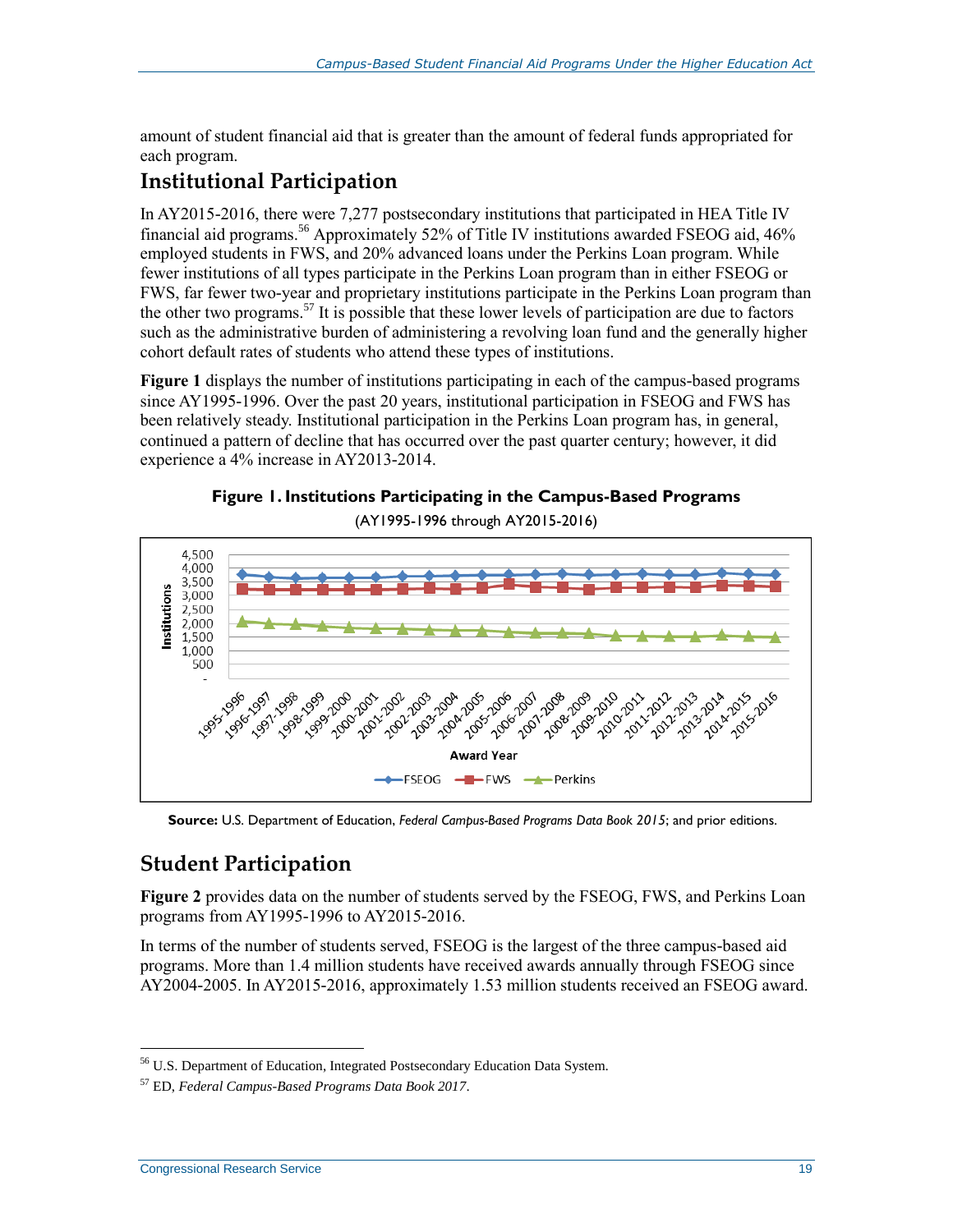FWS is the second largest of the three-campus-based aid programs. On average, approximately 700,000 students are served annually through FWS**.** In AY2015-2016, approximately 634,000 students participated in the FWS program.

From AY1994-1995 through AY1999-2000, institutions participating in the FWS program were required to expend at least 5% of their initial and supplemental FWS allocations to compensate students employed in community service jobs. Beginning with AY2000-2001, institutions must expend 7% of their FWS allotment on community service and operate at least one tutoring or family literacy project. Since the community service requirements have been in place, ED reports that the number of students employed in community service increased from 58,596 in AY1994- 1995 to 109,150 in AY2015-2016. 58

Participation in the Perkins Loan program has generally declined over time, particularly since AY2006-2007. In AY2015-2016, participation in the Perkins Loan program dropped to 421,000, the lowest it had been in the past two decades. On October 1, 2015, the program's operations were significantly curtailed, as institution's authorizations to make new Perkins Loans had expired on September 31, 2015. Several months later, Congress passed the Perkins Loan Program Extension Act of 2015 (P.L. 114-105), which authorized institutions to make new Perkins Loans to eligible borrowers through September 30, 2017. While the act extended institutional authority to make loans, it further restricted which students would be eligible for Perkins Loan awards.<sup>59</sup> The data presented on Perkins Loan program participation in AY2015-2016 includes the period during which operation of the program was significantly curtailed.

<sup>58</sup> ED, *Federal Campus-Based Programs Data Book 2017,* and prior editions.

<sup>59</sup> For more information on student eligibility for Perkins Loans under the Extension Act, see CRS Report R44343, *The Federal Perkins Loan Program Extension Act of 2015: In Brief*, by Alexandra Hegji.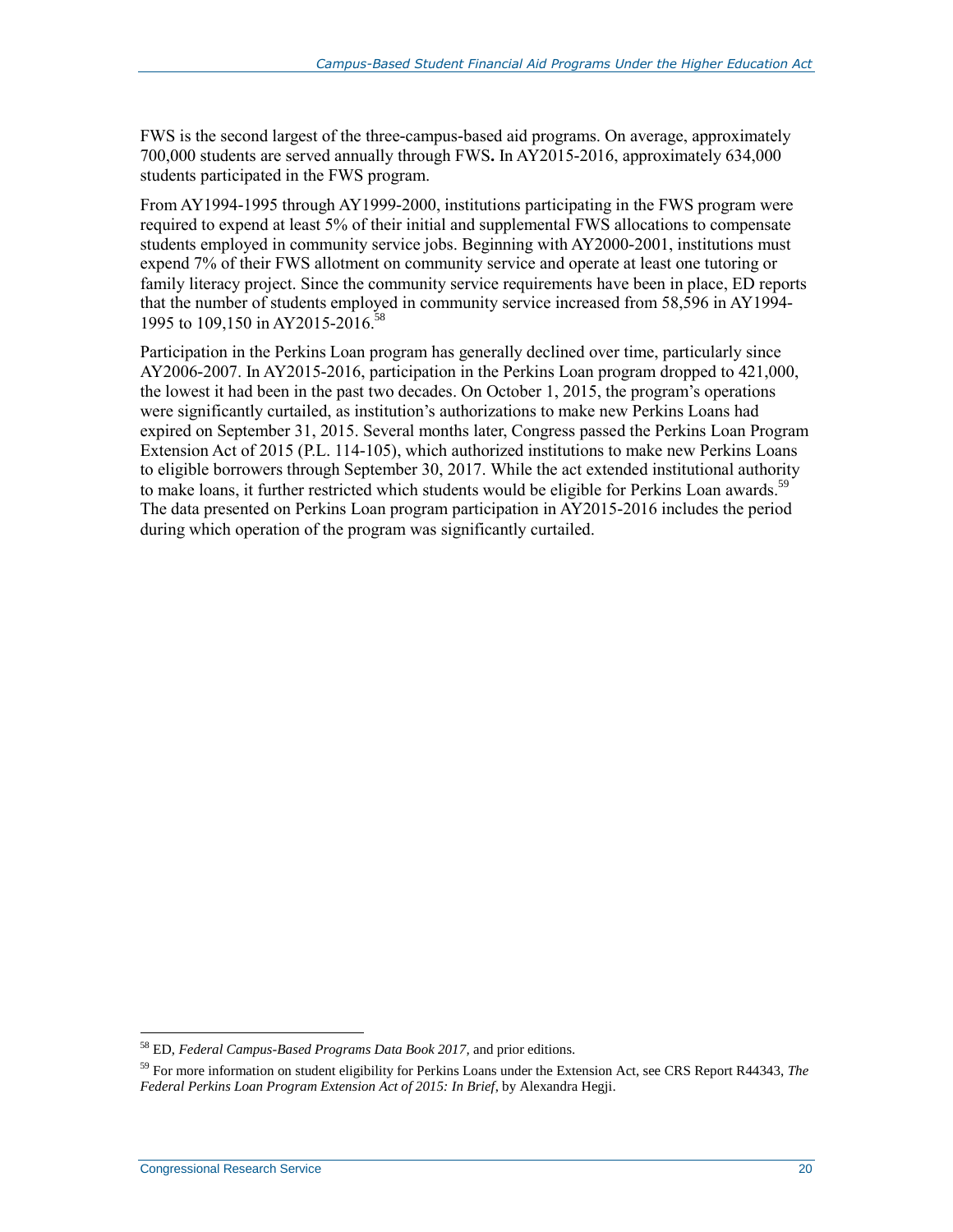

<span id="page-23-0"></span>**Figure 2. Number of Students Receiving Campus-Based Student Aid Rewards** AY1995-1996 through AY2015-2016

**Source:** U.S. Department of Education, Federal Campus-Based Data book, 2017, and prior editions.

### **Average Campus-Based Aid Amounts**

**[Figure 3](#page-24-0)** provides the average award amount for campus-based programs from AY1995-1996 to AY2015-2016. To facilitate comparison of student award amounts over time, these data have been adjusted to 2015 dollars according to the Consumer Price Index for All Urban Consumers (CPI-U).

The average amount of aid provided per student under the FSEOG program is the lowest among the three campus-based programs. The average FSEOG award amount was \$649 in AY2015- 2016. In constant dollars, average award amounts have declined by approximately 40% since AY2001-2002.

In AY2015-2016, the average FWS amount was \$1,726. Over the past two decades, the average FWS award amount has remained more or less level in constant dollars.

The AY2015-2016 average Perkins Loan amount was \$2,479. Average Perkins Loan amounts, measured in constant dollars, have fluctuated over the past two decades. By AY2003-2004, average Perkins Loan amounts reached a maximum (in constant dollars) of \$2,790. However, by AY2010-2011, average Perkins Loan amounts had decreased to a low of \$2,046.